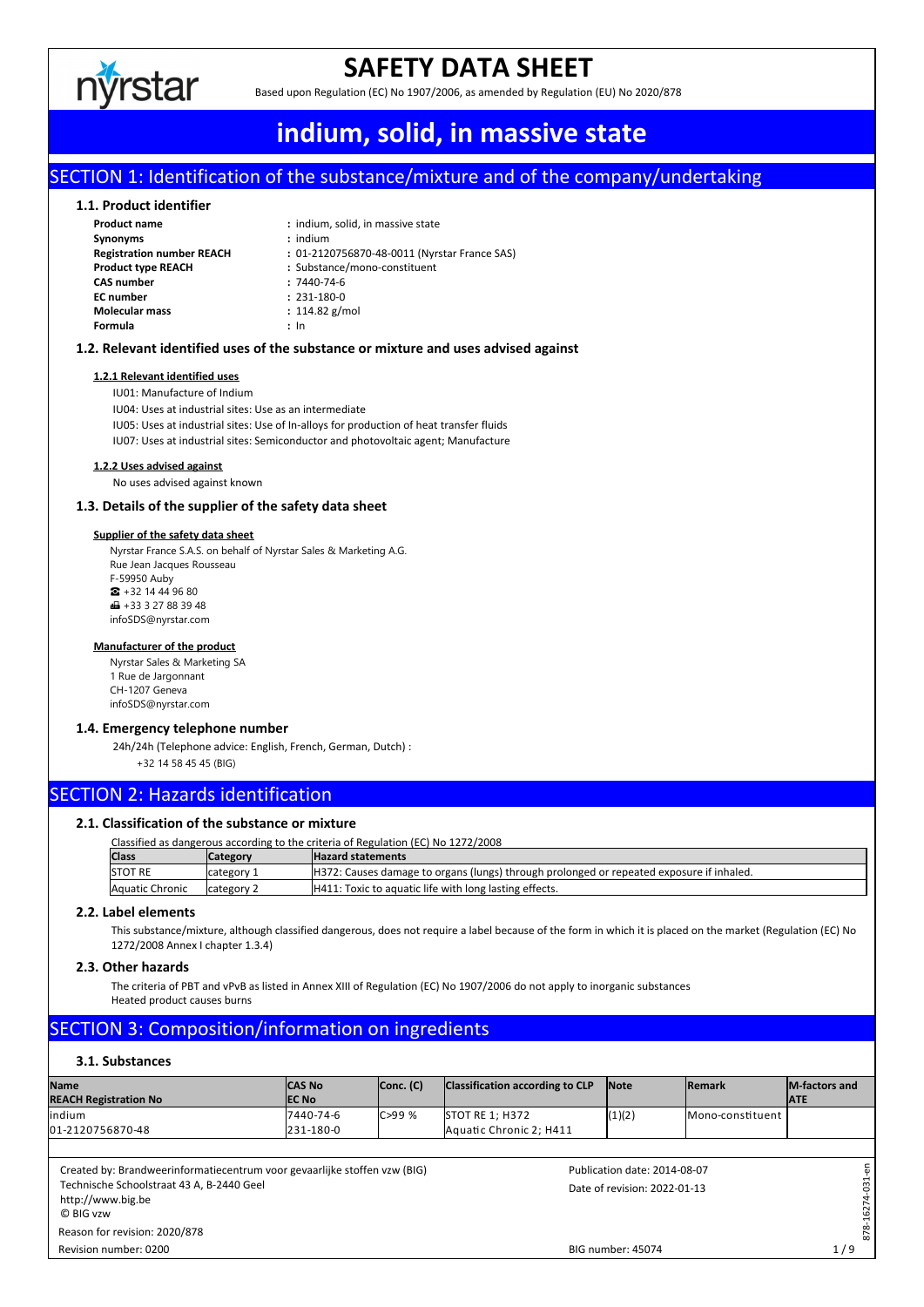(1) For H- and EUH-statements in full: see section 16 (2) Substance with a Community workplace exposure limit

#### **3.2. Mixtures**

Not applicable

#### SECTION 4: First aid measures

#### **4.1. Description of first aid measures**

#### **General:**

Check the vital functions. Unconscious: maintain adequate airway and respiration. Respiratory arrest: artificial respiration or oxygen. Cardiac arrest: perform resuscitation. Victim conscious with laboured breathing: half-seated. Victim in shock: on his back with legs slightly raised. Vomiting: prevent asphyxia/aspiration pneumonia. Prevent cooling by covering the victim (no warming up). Keep watching the victim. Give psychological aid. Keep the victim calm, avoid physical strain. Depending on the victim's condition: doctor/hospital.

#### **After inhalation:**

After inhalation of fume: Remove the victim into fresh air. Respiratory problems: consult a doctor/medical service.

#### **After skin contact:**

In case of burns: Wash immediately with lots of water (15 minutes)/shower. Remove clothing while washing. Do not tear off solidified product from the skin. Do not remove clothing if it sticks to the skin. Cover wounds with sterile bandage. Consult a doctor/medical service. If burned surface > 10%: take victim to hospital.

#### **After eye contact:**

In case of burns: Rinse immediately with plenty of water for 15 minutes. Remove contact lenses, if present and easy to do. Continue rinsing. Take victim to an ophthalmologist.

**After ingestion:**

Not applicable.

#### **4.2. Most important symptoms and effects, both acute and delayed**

**4.2.1 Acute symptoms**

**After inhalation:**

AFTER INHALATION OF FUME: Feeling of weakness. Metal fume fever. Vomiting. Nausea.

**After skin contact:** If molten: burns.

**After eye contact:** If molten: burns.

**After ingestion:**

Not applicable.

**4.2.2 Delayed symptoms** No effects known.

#### **4.3. Indication of any immediate medical attention and special treatment needed**

If applicable and available it will be listed below.

### SECTION 5: Firefighting measures

#### **5.1. Extinguishing media**

#### **5.1.1 Suitable extinguishing media:**

Small fire: Dry sand, Quick-acting D powder extinguisher.

**5.1.2 Unsuitable extinguishing media:**

Small fire: Quick-acting CO2 extinguisher, Water, Foam, Quick-acting ABC powder extinguisher, Quick-acting BC powder extinguisher. Major fire: Water, Foam.

#### **5.2. Special hazards arising from the substance or mixture**

On burning: formation of metal oxides. Reacts on exposure to temperature rise with many compounds e.g. (some) acids, (some) halogens and (some) metals. In molten state: violent to explosive reaction with water (moisture).

#### **5.3. Advice for firefighters**

**5.3.1 Instructions:**

In case of metal bath fire: add metal blocks. When cooling/extinguishing: no water in the substance.

#### **5.3.2 Special protective equipment for fire-fighters:**

Gloves (EN 374). Protective clothing (EN 14605 or EN 13034). Heat/fire exposure: self-contained breathing apparatus (EN 136 + EN 137).

#### SECTION 6: Accidental release measures

#### **6.1. Personal precautions, protective equipment and emergency procedures**

#### No naked flames.

**6.1.1 Protective equipment for non-emergency personnel**

See section 8.2

#### **6.1.2 Protective equipment for emergency responders**

Gloves (EN 374). Protective clothing (EN 14605 or EN 13034). Suitable protective clothing

#### See section 8.2

Reason for revision: 2020/878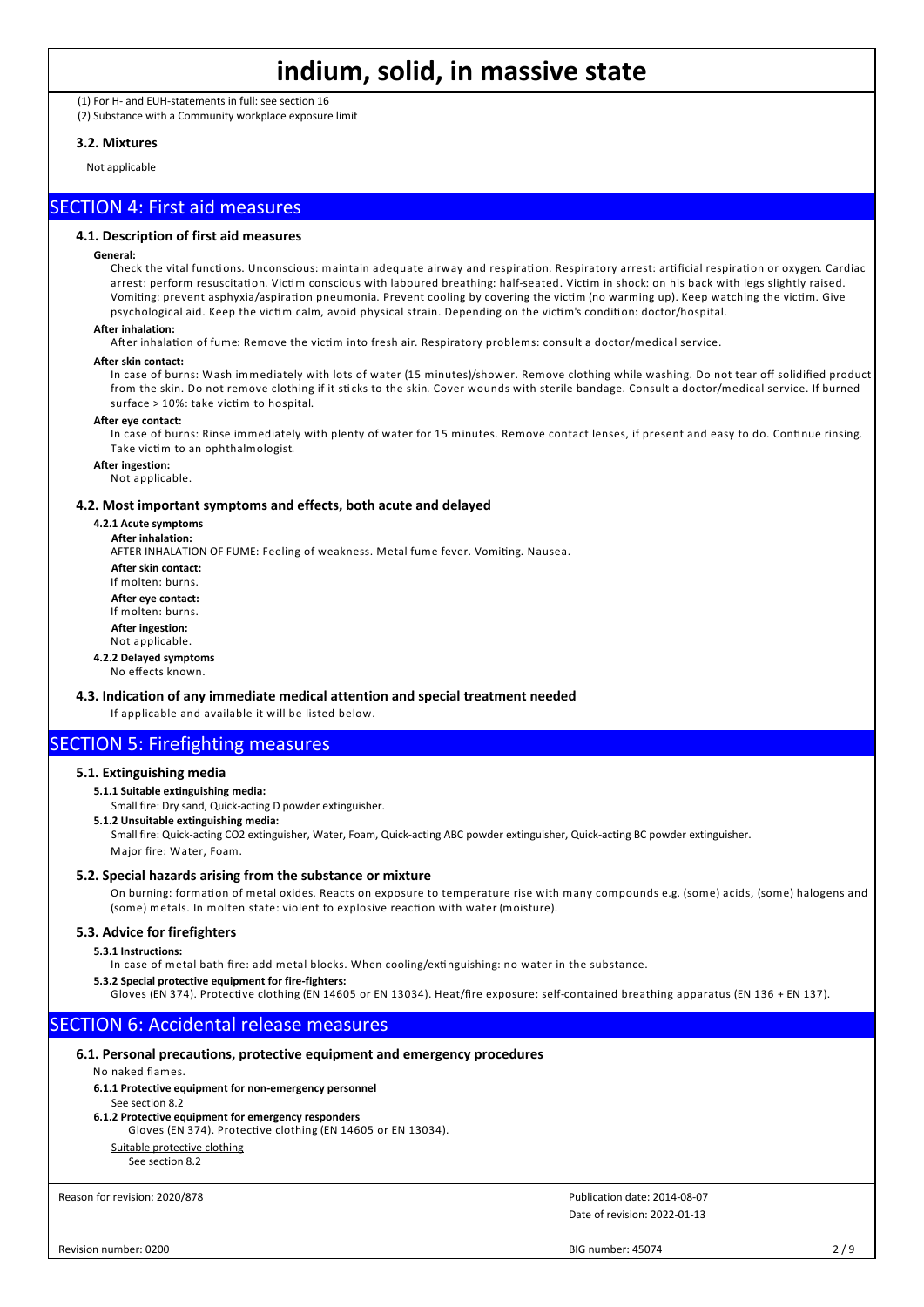#### **6.2. Environmental precautions**

Prevent soil and water pollution. Prevent spreading in sewers.

#### **6.3. Methods and material for containment and cleaning up**

If melted: allow liquid to solidify before taking it up. Pick-up the material. Take collected spill to manufacturer/competent authority. Wash clothing and equipment after handling.

#### **6.4. Reference to other sections**

See section 13.

#### SECTION 7: Handling and storage

The information in this section is a general description. If applicable and available, exposure scenarios are attached in annex. Always use the relevant exposure scenarios that correspond to your identified use.

#### **7.1. Precautions for safe handling**

Avoid raising dust. Observe very strict hygiene - avoid contact. On (re)melting down: dry and preheat installation before use. Add only dry material to the metal bath. Do not discharge the waste into the drain.

#### **7.2. Conditions for safe storage, including any incompatibilities**

#### **7.2.1 Safe storage requirements:**

Store in a dry area. Keep container in a well-ventilated place. Store at room temperature. Meet the legal requirements. Quantity limits: Not applicable. Not applicable.

#### **7.2.2 Keep away from:**

Heat sources, (strong) acids, oxidizing agents, halogens.

**7.2.3 Suitable packaging material:**

No data available

**7.2.4 Non suitable packaging material:** No data available

**7.3. Specific end use(s)**

If applicable and available, exposure scenarios are attached in annex. See information supplied by the manufacturer.

#### SECTION 8: Exposure controls/personal protection

#### **8.1. Control parameters**

#### **8.1.1 Occupational exposure**

#### **a) Occupational exposure limit values**

If lim it values are applicable and available these will be listed below.

| <b>Belgium</b>                                                                                                                                            |                               |                                          |                                                                |                                                                    |                            |
|-----------------------------------------------------------------------------------------------------------------------------------------------------------|-------------------------------|------------------------------------------|----------------------------------------------------------------|--------------------------------------------------------------------|----------------------------|
| Indium et composés (en In)                                                                                                                                |                               | Time-weighted average exposure limit 8 h |                                                                |                                                                    | $0.1 \text{ mg/m}^3$       |
| Germany                                                                                                                                                   |                               |                                          |                                                                |                                                                    |                            |
| Indium                                                                                                                                                    |                               |                                          | Time-weighted average exposure limit 8 h (TRGS 900)            |                                                                    | $0.0001$ mg/m <sup>3</sup> |
| Austria                                                                                                                                                   |                               |                                          |                                                                |                                                                    |                            |
| Indium und seine Verbindungen                                                                                                                             |                               | Tagesmittelwert (MAK)                    |                                                                |                                                                    | $0.1 \text{ mg/m}^3$       |
|                                                                                                                                                           |                               |                                          |                                                                |                                                                    | $0.2 \text{ mg/m}^3$       |
| UK                                                                                                                                                        |                               |                                          |                                                                |                                                                    |                            |
| Indium                                                                                                                                                    |                               |                                          |                                                                | Time-weighted average exposure limit 8 h (Workplace exposure limit | $0.1 \text{ mg/m}^3$       |
|                                                                                                                                                           |                               |                                          | Short time value (Workplace exposure limit (EH40/2005))        |                                                                    | $0.3 \text{ mg/m}^3$       |
| USA (TLV-ACGIH)                                                                                                                                           |                               |                                          |                                                                |                                                                    |                            |
| Indium and compounds, as In                                                                                                                               |                               |                                          | Time-weighted average exposure limit 8 h (TLV - Adopted Value) |                                                                    | $0.1 \text{ mg/m}^3$       |
| USA (BEI-ACGIH)<br>Indium and indium inorganic<br>compounds, including Indium tin oxide<br>and Indium oxide (Indium)                                      | Serum or plasma: not critical |                                          | $1 \mu g/L$                                                    |                                                                    |                            |
| 8.1.2 Sampling methods                                                                                                                                    |                               |                                          |                                                                |                                                                    |                            |
| <b>Product name</b>                                                                                                                                       |                               | <b>Test</b>                              | lNumber<br>7306                                                |                                                                    |                            |
| Indium (In)<br>Indium                                                                                                                                     |                               | <b>NIOSH</b><br>losha                    | ID 121                                                         |                                                                    |                            |
| 8.1.3 Applicable limit values when using the substance or mixture as intended<br>If limit values are applicable and available these will be listed below. |                               |                                          |                                                                |                                                                    |                            |
| 8.1.4 Threshold values<br><b>DNEL/DMEL - Workers</b><br>indium, solid, in massive state                                                                   |                               |                                          |                                                                |                                                                    |                            |
| Reason for revision: 2020/878                                                                                                                             |                               |                                          | Publication date: 2014-08-07                                   |                                                                    |                            |
|                                                                                                                                                           |                               |                                          | Date of revision: 2022-01-13                                   |                                                                    |                            |
|                                                                                                                                                           |                               |                                          |                                                                |                                                                    |                            |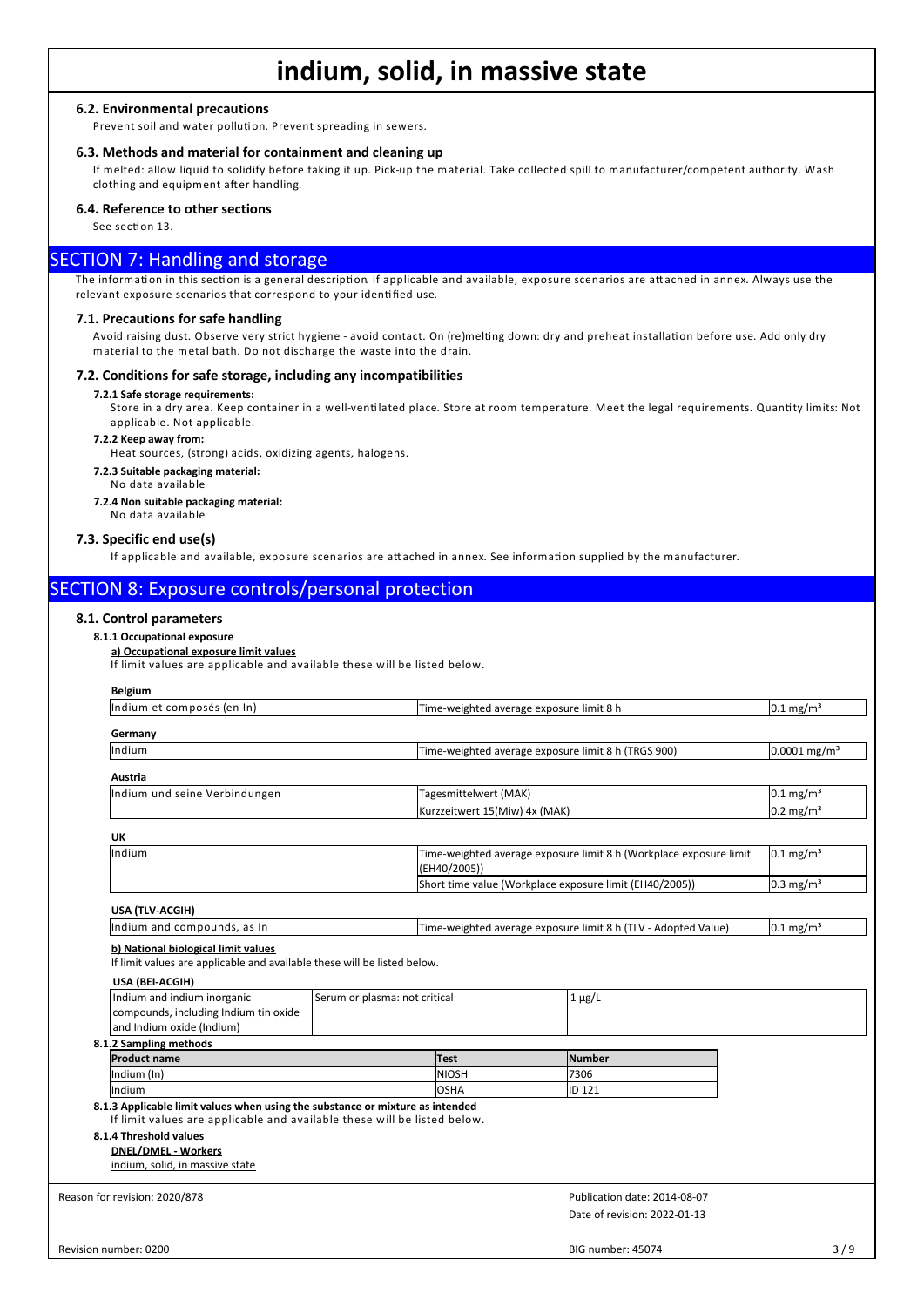| <b>Effect level (DNEL/DMEL)</b> | <b>Type</b>            | <b>Value</b>                       |                     |               | <b>Remark</b> |
|---------------------------------|------------------------|------------------------------------|---------------------|---------------|---------------|
| IDNEL                           |                        | Long-term local effects inhalation | $6.3 \mu g/m3$      |               |               |
|                                 |                        | Long-term systemic effects dermal  | $0.12$ mg/kg bw/day |               |               |
| <b>PNEC</b>                     |                        |                                    |                     |               |               |
| indium, solid, in massive state |                        |                                    |                     |               |               |
| <b>Compartments</b>             |                        | <b>Value</b>                       |                     | <b>Remark</b> |               |
| lFresh water                    |                        | $40.6 \,\mu g/l$                   |                     |               |               |
| Marine water                    |                        | $40.6 \,\mu g/l$                   |                     |               |               |
| <b>STP</b>                      |                        | $51.6$ mg/l                        |                     |               |               |
| Fresh water sediment            | 5051 mg/kg sediment dw |                                    |                     |               |               |
| Marine water sediment           |                        | 5051 mg/kg sediment dw             |                     |               |               |

#### Soil 7.3 mg/kg soil dw **8.1.5 Control banding**

If applicable and available it will be listed below.

#### **8.2. Exposure controls**

The information in this section is a general description. If applicable and available, exposure scenarios are attached in annex. Always use the relevant exposure scenarios that correspond to your identified use.

#### **8.2.1 Appropriate engineering controls**

Avoid raising dust. On (re)melting down: measure the concentration in the air regularly. Carry operations in the open/under local exhaust/ventilation or with respiratory protection.

#### **8.2.2 Individual protection measures, such as personal protective equipment**

Observe very strict hygiene - avoid contact. Do not eat, drink or smoke during work.

#### a) Respiratory protection:

Dust production: dust mask with filter type P3. High dust production: self-contained breathing apparatus (EN 136 + EN 137).

#### b) Hand protection:

Gloves, On heating: heat insulating gloves (EN 407).

| <b>Materials</b> | <b>I</b> Remark        |
|------------------|------------------------|
| leather          | <b>Good resistance</b> |
|                  |                        |

#### c) Eye protection:

Safety glasses (EN 166). In case of dust production: protective goggles (EN 166).

#### d) Skin protection:

Protective clothing (EN 14605 or EN 13034). On (re)melting down: heatproof clothing (EN 11612). Protective clothing against molten metal splash (EN 9185). Protective clothing for workers exposed to heat (EN 11612). Safety shoes type S3.

#### **8.2.3 Environmental exposure controls:**

See sections 6.2, 6.3 and 13

#### SECTION 9: Physical and chemical properties

### **9.1. Information on basic physical and chemical properties**

| Physical form             | Solid                                              |  |  |  |  |  |
|---------------------------|----------------------------------------------------|--|--|--|--|--|
|                           | lMetal                                             |  |  |  |  |  |
|                           | Physical state depending on the production process |  |  |  |  |  |
| Odour                     | Odourless                                          |  |  |  |  |  |
| Odour threshold           | Not applicable                                     |  |  |  |  |  |
| Colour                    | Silvery                                            |  |  |  |  |  |
| Particle size             | MMAD; ISO 13320:2009; 1220 µm                      |  |  |  |  |  |
| <b>Explosion limits</b>   | No data available                                  |  |  |  |  |  |
| Flammability              | Not classified as flammable                        |  |  |  |  |  |
| Log Kow                   | 5.9 ; Literature study ; 22 °C                     |  |  |  |  |  |
| Dynamic viscosity         | <b>I</b> No data available                         |  |  |  |  |  |
| Kinematic viscosity       | No data available                                  |  |  |  |  |  |
| Melting point             | 157 °C; 1013 hPa; OECD 102                         |  |  |  |  |  |
| <b>Boiling point</b>      | 2080 °C ; 1013 hPa                                 |  |  |  |  |  |
| Relative vapour density   | Not applicable                                     |  |  |  |  |  |
| Vapour pressure           | $< 0.01$ hPa ; 25 °C                               |  |  |  |  |  |
| Solubility                | Water ; < 1 mg/l ; 20 °C ; OECD 105                |  |  |  |  |  |
| Relative density          | 7.3; 20 °C; OECD 109                               |  |  |  |  |  |
| Absolute density          | 7290 kg/m <sup>3</sup> ; 20 °C ; OECD 109          |  |  |  |  |  |
| Decomposition temperature | No data available                                  |  |  |  |  |  |
| Auto-ignition temperature | No data available                                  |  |  |  |  |  |
| Flash point               | Not applicable                                     |  |  |  |  |  |
| pH                        | No data available                                  |  |  |  |  |  |

#### **9.2. Other information**

No data available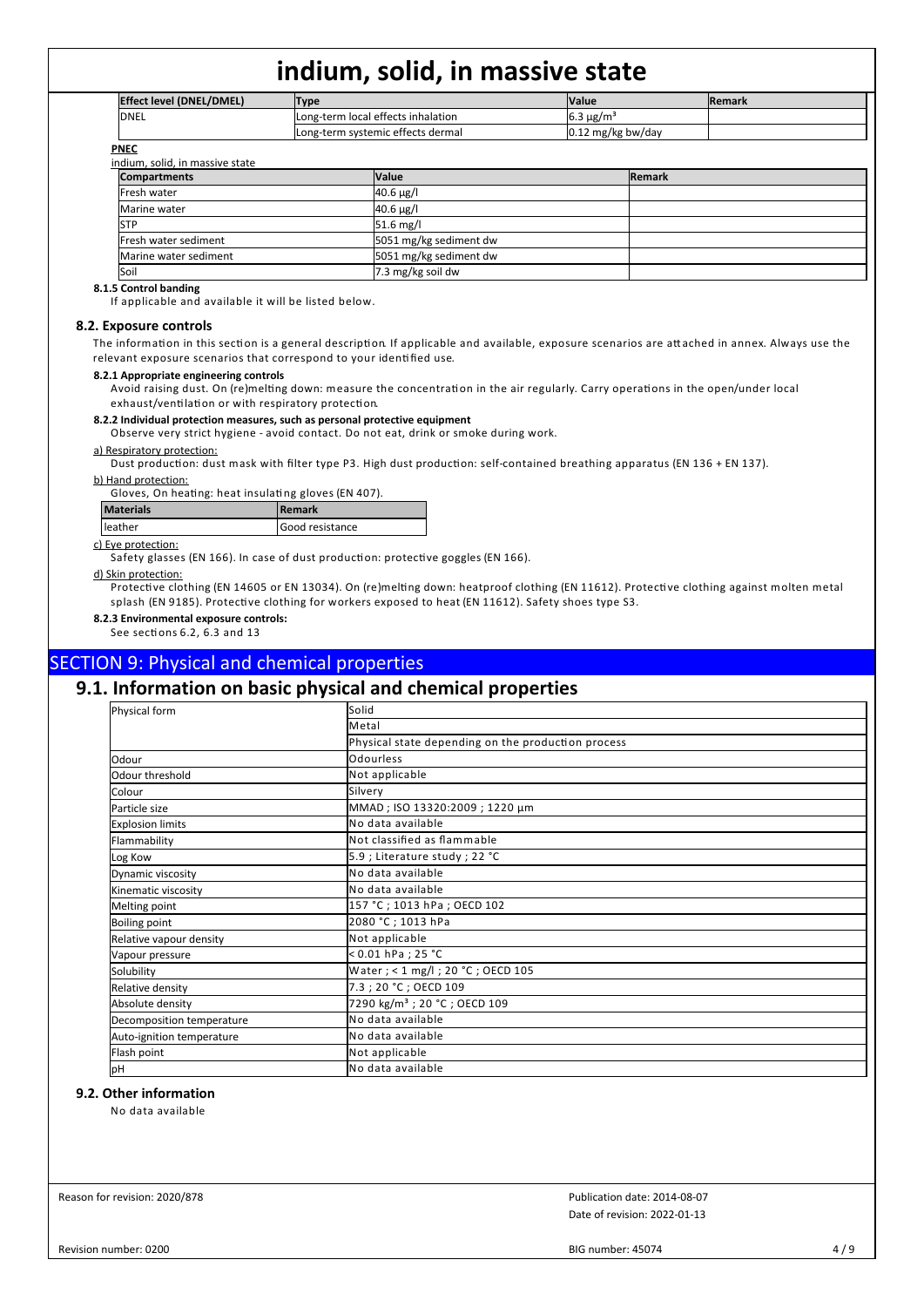### SECTION 10: Stability and reactivity

#### **10.1. Reactivity**

No data available.

#### **10.2. Chemical stability**

Stable under normal conditions.

#### **10.3. Possibility of hazardous reactions**

In molten state: violent to explosive reaction with water (moisture). Oxidizes slowly in moist air.

#### **10.4. Conditions to avoid**

**Precautionary measures**

Avoid raising dust.

#### **10.5. Incompatible materials**

(strong) acids, oxidizing agents, halogens.

#### **10.6. Hazardous decomposition products**

On burning: formation of metal oxides.

#### SECTION 11: Toxicological information

#### **11.1. Information on hazard classes as defined in Regulation (EC) No 1272/2008**

#### **11.1.1 Test results**

#### **- Toxicokinetics: summary**

The toxicokinetics of In compounds is likely dependent upon the form (solubility) of the compound administered, the dose, and the route of administration. Absorption:

Indium and indium compounds are poorly absorbed by the oral route (0.5 -<2%) and moderately by the inhalation route (up to 18%). The absorption rate of indium is very likely a function of the chemical form. More indium can be absorbed in the lungs and tracheobronchial lymph nodes than in the gastrointestinal tract, likely due to the longer retention time when indium is deposited in the lungs.

Following inhalation or intracheal instillation, indium salts are retained in the lung and rapidly absorbed, having half-lives of approximately 1h; insoluble indium compounds, like In2O3 are absorbed slowly, with half-lives of approximately 2 months. For poorly water-soluble particles, only a few percent of inhaled particles may reach the systemic circulation by the slow dissolution and progressive absorption; a further fraction may be translocated as particles to the tracheobronchial lymph nodes and from there to the systemic circulation

Distribution and elimination:

Ionic indium is concentrated in the kidneys, producing renal failure; colloidal indium is taken up by the reticuloendothelial system, causing damage to the liver and spleen. Ionic indium is excreted primarily in urine while fecal elimination is the predominant route for the removal of colloidal indium. A biphasic pattern of excretion and a whole-body biological half-time in the order of 2 weeks have been reported for ionic and colloidal forms of indium. The most common routes of exposure for the general population are inhalation and ingestion; for occupationally exposed persons it is inhalation.

#### **Acute toxicity**

#### indium, solid, in massive state

| <b>Route of exposure</b> | <b>Parameter</b> | <b>Method</b>   | <b>Value</b>      | <b>Exposure time</b> | Species                | <b>Value</b>         | <b>IRemark</b> |
|--------------------------|------------------|-----------------|-------------------|----------------------|------------------------|----------------------|----------------|
|                          |                  |                 |                   |                      |                        | <b>determination</b> |                |
| Oral                     | LD50             | <b>OECD 401</b> | $>$ 2000 mg/kg bw |                      | Rat (male /<br>female) | Experimental value   |                |
| Dermal                   |                  |                 |                   |                      |                        | Data waiving         |                |
| Inhalation               |                  |                 |                   |                      |                        | Data waiving         |                |

#### **Conclusion**

Not classified for acute toxicity

#### **Corrosion/irritation**

#### indium, solid, in massive state

| <b>Route of exposure</b>            | <b>Result</b>  | <b>Method</b> | <b>Exposure time</b> | Time point | <b>Species</b>                            | <b>Value</b>                 | <b>IRemark</b> |
|-------------------------------------|----------------|---------------|----------------------|------------|-------------------------------------------|------------------------------|----------------|
|                                     |                |               |                      |            |                                           | <b>determination</b>         |                |
| Not applicable (in<br>l vitro test) | Not irritating | loecd 438     | 10 seconds           |            | Isolated chicken<br>leve                  | Experimental<br><b>value</b> |                |
| Not applicable (in<br>l vitro test) | Not irritating | l OECD 439    | 15 minutes           |            | <b>Reconstructed</b><br>I human epidermis | Experimental<br>value        |                |

#### **Conclusion**

Not classified as irritating to the skin

Not classified as irritating to the eyes

Not classified as irritating to the respiratory system

#### **Respiratory or skin sensitisation**

indium, solid, in massive state

#### Reason for revision: 2020/878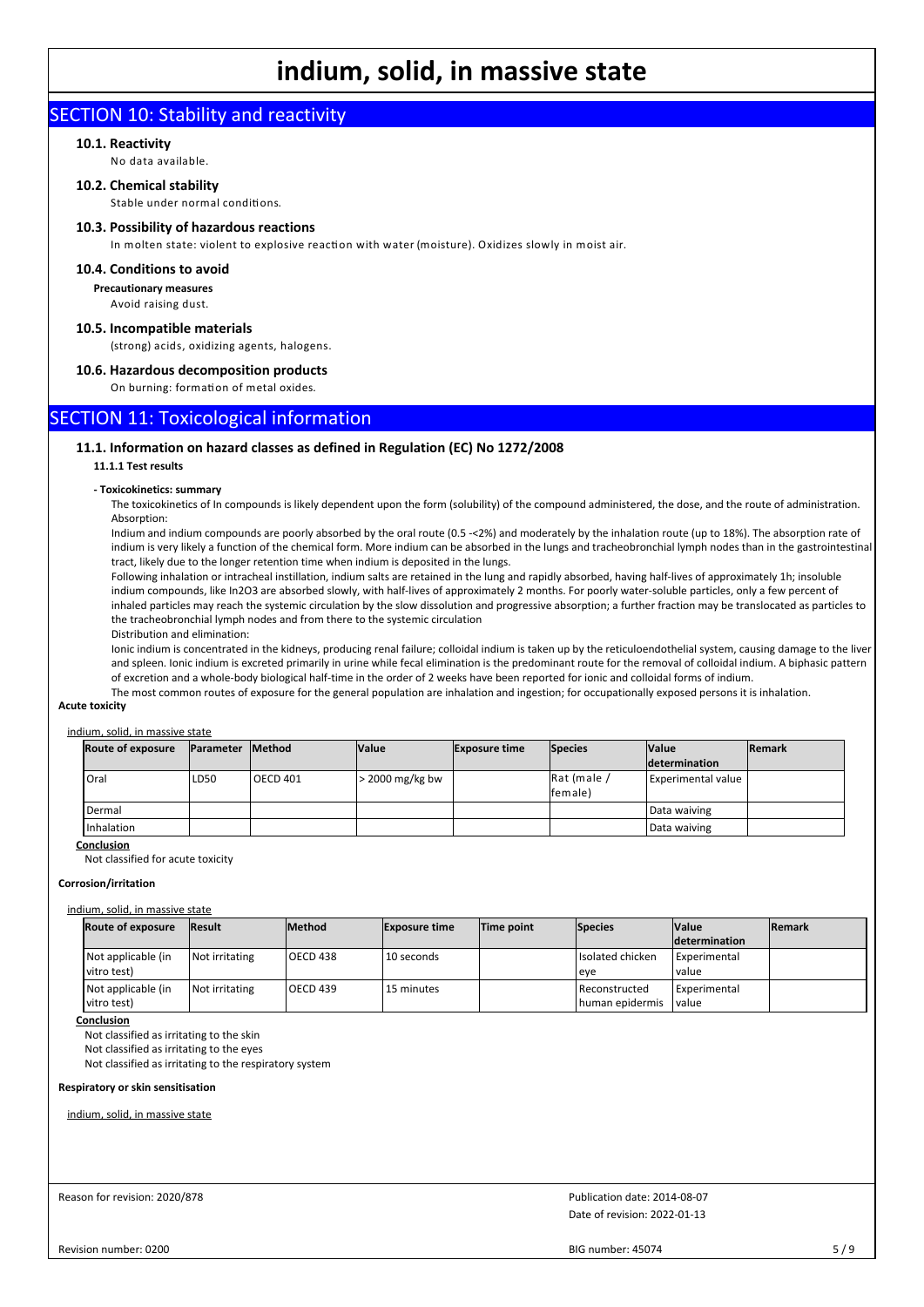| <b>Route of exposure Result</b> |                            | <b>Method</b> | <b>Exposure time</b> | <b>Observation time</b> Species<br><b>Ipoint</b> |                      | Value determination Remark |  |
|---------------------------------|----------------------------|---------------|----------------------|--------------------------------------------------|----------------------|----------------------------|--|
| Skin                            | Not sensitizing   OECD 406 |               |                      | 24: 48 hours                                     | Guinea pig<br>(male) | Read-across                |  |

**Conclusion**

Not classified as sensitizing for skin

Not classified as sensitizing for inhalation

#### **Specific target organ toxicity**

#### indium, solid, in massive state

| <b>Route of exposure</b>     | <b>Parameter Method</b> |                 | <b>Value</b>            | Organ | <b>Effect</b> | <b>Exposure time</b>                       | <b>Species</b> | Value determination       |
|------------------------------|-------------------------|-----------------|-------------------------|-------|---------------|--------------------------------------------|----------------|---------------------------|
| Oral (stomach                | LD50                    | Equivalent to   | 1000 mg/kg              |       | No effect     | $28$ days $(1x / day)$                     | Rat (male /    | <b>Experimental value</b> |
| tube)                        |                         | <b>OECD 407</b> | bw/day                  |       |               |                                            | female)        |                           |
| Dermal                       |                         |                 |                         |       |               |                                            |                | Data waiving              |
| Inhalation (aerosol) NOAEL   |                         | <b>OECD 413</b> | $0.1 \text{ mg/m}^3$    |       | No effect     | $13$ weeks (6h /                           | Rat (male /    | Read-across               |
|                              |                         |                 | lair                    |       |               | day, 5 days / week) female)                |                |                           |
| Inhalation (aerosol)   LOAEL |                         | <b>OECD 413</b> | 1 mg/m <sup>3</sup> air | Lungs | Lung tissue   | $13$ weeks (6h /                           | Rat (male /    | Read-across               |
|                              |                         |                 |                         |       |               | affection/dege day, 5 days / week) female) |                |                           |
|                              |                         |                 |                         |       | neration      |                                            |                |                           |

#### **Conclusion**

Causes damage to organs (lungs) through prolonged or repeated exposure if inhaled.

Not classified as sub-chronically toxic in contact with skin

Not classified as sub-chronically toxic if swallowed

#### **Mutagenicity (in vitro)**

#### indium, solid, in massive state

| <b>Result</b>                                                                          | lMethod                | Test substrate           | <b>Effect</b> | Value determination | Remark |
|----------------------------------------------------------------------------------------|------------------------|--------------------------|---------------|---------------------|--------|
| Negative with metabolic<br>activation, negative<br>l without metabolic<br>l activation | Equivalent to OECD 471 | Bacteria (S.typhimurium) |               | Experimental value  |        |
| Negative with metabolic<br>activation, negative<br>l without metabolic<br>l activation | Equivalent to OECD 473 | CHL/IU cells             |               | Experimental value  |        |

#### **Mutagenicity (in vivo)**

#### indium, solid, in massive state

| <b>Result</b>                          | <b>IMethod</b>  | <b>IExposure time</b> | Test substrate | <b>Organ</b> | Value determination |
|----------------------------------------|-----------------|-----------------------|----------------|--------------|---------------------|
| Negative<br>. (Oral (stomach<br>tube). | <b>OECD 474</b> |                       | I Mouse (male) |              | Experimental value  |

**Conclusion**

Not classified for mutagenic or genotoxic toxicity

#### **Carcinogenicity**

indium, solid, in massive state

No (test)data available

#### **Conclusion**

Not classified for carcinogenicity

#### **Reproductive toxicity**

#### indium, solid, in massive state

|                                                 | <b>IParameter</b> | <b>IMethod</b>  | <b>Value</b>                  | <b>Exposure time</b> | Species                  | <b>Effect</b>                | Organ    | <b>Value</b><br><b>Idetermination</b> |
|-------------------------------------------------|-------------------|-----------------|-------------------------------|----------------------|--------------------------|------------------------------|----------|---------------------------------------|
| Developmental toxicity<br>(Oral (stomach tube)) | <b>NOAEL</b>      | <b>OECD 414</b> | 50 mg/kg<br>bw/day            | $21$ day(s)          | l Rat                    | No effect                    |          | Read-across                           |
|                                                 | NOAEL (P)         | <b>OECD 414</b> | 100 mg/kg<br>bw/day           | $21$ day(s)          | l Rat                    | <b>Malformations</b>         | l Foetus | Read-across                           |
| Maternal toxicity (Oral<br>(stomach tube))      | <b>NOAEL</b>      | <b>OECD 414</b> | 50 mg/kg<br>bw/day            | $21$ day(s)          | l Rat                    | l No effect                  |          | Read-across                           |
|                                                 | NOAEL (F1)        | <b>OECD 414</b> | $100$ mg/kg<br>bw/day         | $21$ day(s)          | l Rat                    | Body weight,<br>organ weight |          | Read-across                           |
| Effects on fertility (Oral<br>(stomach tube))   | l NOAEL           |                 | $250 \text{ mg/kg}$<br>bw/day |                      | Mouse (male /<br>female) | I No effect                  |          | <b>Experimental</b><br>l value        |

#### **Conclusion**

Not classified for reprotoxic or developmental toxicity

#### **Toxicity other effects**

indium, solid, in massive state

Reason for revision: 2020/878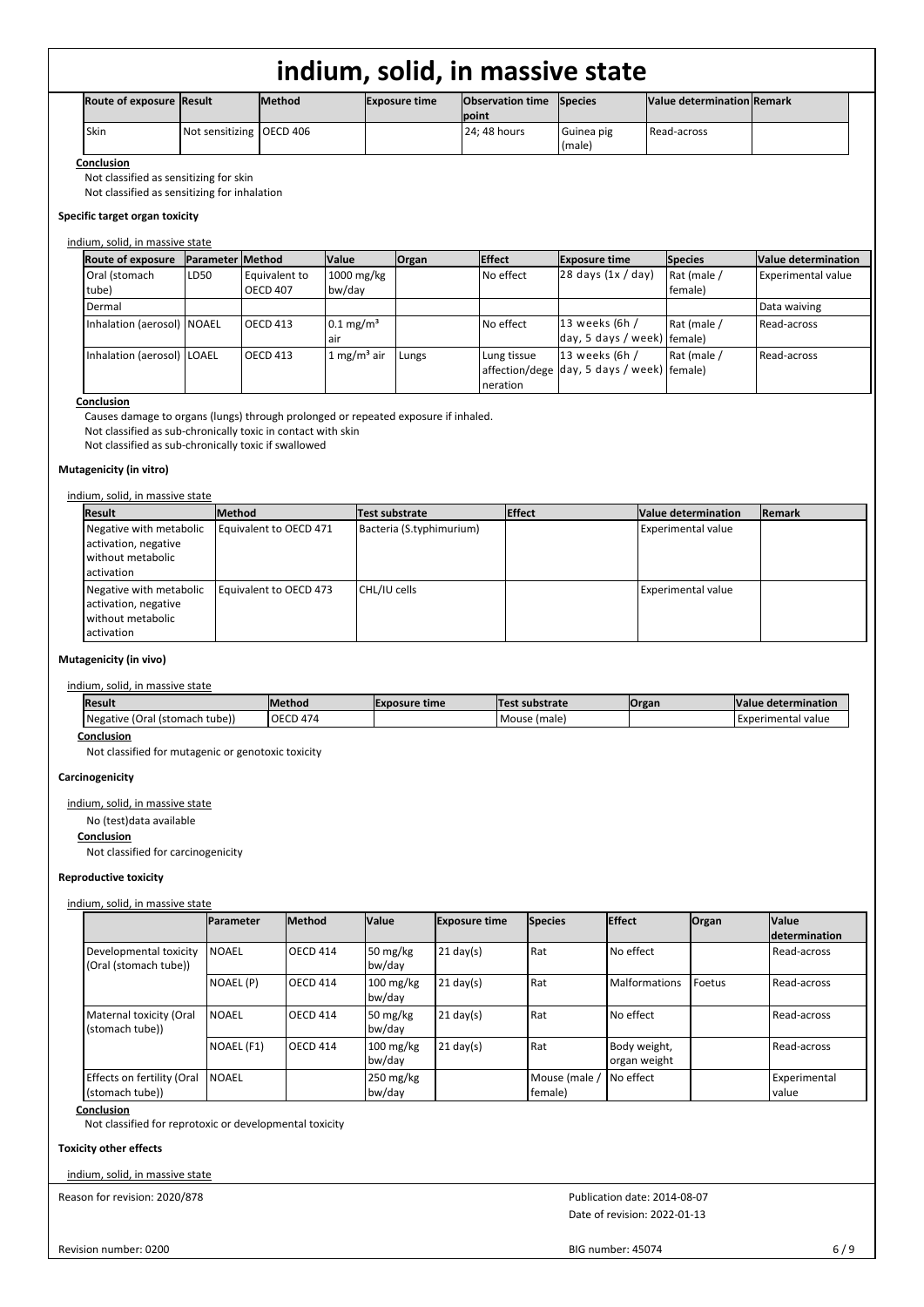No (test)data available

**Chronic effects from short and long-term exposure**

indium, solid, in massive state

No effects known.

#### **11.2. Information on other hazards**

No evidence of endocrine disrupting properties

#### SECTION 12: Ecological information

#### **12.1. Toxicity**

#### indium, solid, in massive state

|                                            | Parameter   | <b>Method</b>   | <b>Value</b>     | <b>Duration</b>     | Species                             | Test design             | Fresh/salt<br><b>Iwater</b> | Value determination                      |
|--------------------------------------------|-------------|-----------------|------------------|---------------------|-------------------------------------|-------------------------|-----------------------------|------------------------------------------|
| Acute toxicity fishes                      | <b>LC50</b> |                 | $37.6$ mg/l      | $4 \text{ day}(s)$  | Oreochromis<br>mossambicus          | <b>Static</b><br>system |                             | Read-across;<br>Nominal<br>concentration |
| Acute toxicity crustacea                   | <b>EC50</b> | <b>OECD 202</b> | 26220 µg/l       | 48 h                | Daphnia magna                       | Static<br>system        | Fresh water                 | Experimental value;<br>Locomotor effect  |
| Toxicity algae and other<br>aquatic plants | <b>EC50</b> | <b>OECD 201</b> | 1584 µg/l        | 72 h                | Pseudokirchneri<br>ella subcapitata | Static<br>system        | Fresh water                 | Experimental value;<br>Growth            |
| Long-term toxicity fish                    | <b>NOEC</b> |                 | $3.76$ mg/l      | $16 \text{ day(s)}$ | Oreochromis<br>mossambicus          | Static<br>system        |                             | Read-across;<br>Nominal<br>concentration |
| Long-term toxicity aquatic<br>crustacea    | <b>NOEC</b> | <b>US EPA</b>   | $58.1 \,\mu g/l$ | $7 \text{ day}(s)$  | Ceriodaphnia<br>dubia               | Semi-static<br>system   | Fresh water                 | Read-across:<br>Reproduction             |
| Toxicity aquatic micro-<br>organisms       | <b>EC50</b> | <b>OECD 209</b> | $>1000$ mg/l     | 13h                 | Activated sludge                    | Static<br>system        | Fresh water                 | Experimental value;<br><b>GLP</b>        |

#### **Conclusion**

Toxic to aquatic life with long lasting effects.

#### **12.2. Persistence and degradability**

**Water** Biodegradability: not applicable

#### **12.3. Bioaccumulative potential**

#### indium, solid, in massive state

| <b>Methoo</b> | <b>IRemark</b> | <b>Value</b> | mperature    | Value<br>ermination<br>` det⊾ |
|---------------|----------------|--------------|--------------|-------------------------------|
|               |                | .            | 2222<br>14 C | ature study                   |

#### **Conclusion**

High potential for bioaccumulation (Log Kow > 5)

#### **12.4. Mobility in soil**

No (test)data on mobility of the substance available

#### **12.5. Results of PBT and vPvB assessment**

The criteria of PBT and vPvB as listed in Annex XIII of Regulation (EC) No 1907/2006 do not apply to inorganic substances.

#### **12.6. Endocrine disrupting properties**

No evidence of endocrine disrupting properties

#### **12.7. Other adverse effects**

indium, solid, in massive state

**Greenhouse gases**

Not included in the list of fluorinated greenhouse gases (Regulation (EU) No 517/2014) **Ozone-depleting potential (ODP)** Not classified as dangerous for the ozone layer (Regulation (EC) No 1005/2009)

#### SECTION 13: Disposal considerations

The information in this section is a general description. If applicable and available, exposure scenarios are attached in annex. Always use the relevant exposure scenarios that correspond to your identified use.

#### **13.1. Waste treatment methods**

**13.1.1 Provisions relating to waste European Union**

Reason for revision: 2020/878

Date of revision: 2022-01-13 Publication date: 2014-08-07

Revision number: 0200

BIG number: 45074 7/9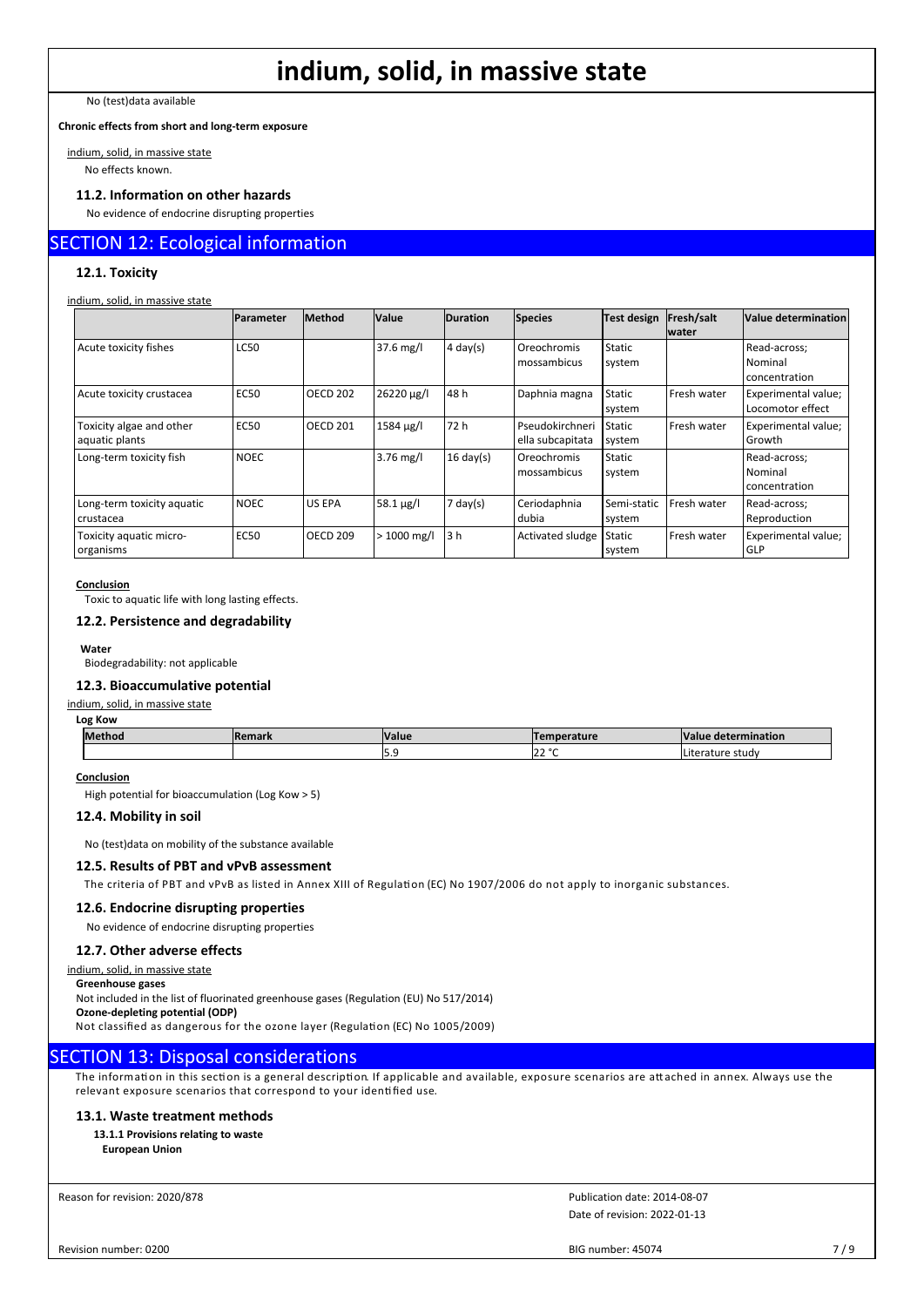Hazardous waste according to Directive 2008/98/EC, as amended by Regulation (EU) No 1357/2014 and Regulation (EU) No 2017/997. The waste code must be assigned by the user, preferably in consultation with the (environmental) authorities concerned.

#### **13.1.2 Disposal methods**

Recycle/reuse. Remove waste in accordance with local and/or national regulations. Hazardous waste shall not be mixed together with other waste. Different types of hazardous waste shall not be mixed together if this may entail a risk of pollution or create problems for the further management of the waste. Hazardous waste shall be managed responsibly. All entities that store, transport or handle hazardous waste shall take the necessary measures to prevent risks of pollution or damage to people or animals. Use appropriate containment to avoid environmental contamination.

#### **13.1.3 Packaging/Container**

**European Union**

Waste material code packaging (Directive 2008/98/EC).

15 01 10\* (packaging containing residues of or contaminated by dangerous substances).

### SECTION 14: Transport information

#### **Road (ADR), Rail (RID), Inland waterways (ADN), Sea (IMDG/IMSBC), Air (ICAO-TI/IATA-DGR)**

14.1. UN number

| 14.1. UN HUHIDEI                                              |                |
|---------------------------------------------------------------|----------------|
| Transport                                                     | Not subject    |
| 14.2. UN proper shipping name                                 |                |
| 14.3. Transport hazard class(es)                              |                |
| Hazard identification number                                  |                |
| <b>Class</b>                                                  |                |
| Classification code                                           |                |
| 14.4. Packing group                                           |                |
| Packing group                                                 |                |
| Labels                                                        |                |
| 14.5. Environmental hazards                                   |                |
| Environmentally hazardous substance mark                      | Ino            |
| 14.6. Special precautions for user                            |                |
| Special provisions                                            |                |
| Limited quantities                                            |                |
| 14.7. Maritime transport in bulk according to IMO instruments |                |
| Annex II of MARPOL 73/78                                      | Not applicable |
|                                                               |                |

### SECTION 15: Regulatory information

#### **15.1. Safety, health and environmental regulations/legislation specific for the substance or mixture**

#### **European legislation:**

VOC content Directive 2010/75/EU

| <b>VOC content</b>                          |                                             | l Remark                                                                                     |
|---------------------------------------------|---------------------------------------------|----------------------------------------------------------------------------------------------|
|                                             |                                             | Not applicable (inorganic)                                                                   |
| <b>National legislation Belgium</b>         |                                             |                                                                                              |
| No data available                           |                                             |                                                                                              |
|                                             |                                             |                                                                                              |
| <b>National legislation The Netherlands</b> |                                             |                                                                                              |
| Waterbezwaarlijkheid                        | A (2); Algemene Beoordelingsmethodiek (ABM) |                                                                                              |
| <b>National legislation France</b>          |                                             |                                                                                              |
| No data available                           |                                             |                                                                                              |
|                                             |                                             |                                                                                              |
| <b>National legislation Germany</b>         |                                             |                                                                                              |
| lwgk                                        |                                             | 1; Verordnung über Anlagen zum Umgang mit wassergefährdenden Stoffen (AwSV) - 18. April 2017 |
| TA-Luft                                     | 5.2.1                                       |                                                                                              |
| <b>National legislation Austria</b>         |                                             |                                                                                              |
|                                             |                                             |                                                                                              |
| No data available                           |                                             |                                                                                              |

#### **National legislation United Kingdom**

No data available

#### **Other relevant data**

No data available

#### **15.2. Chemical safety assessment**

A chemical safety assessment has been performed.

#### SECTION 16: Other information

**Full text of any H- and EUH-statements referred to under section 3:** H372 Causes damage to organs (lungs) through prolonged or repeated exposure if inhaled.

H411 Toxic to aquatic life with long lasting effects.

(\*) INTERNAL CLASSIFICATION BY BIG

Reason for revision: 2020/878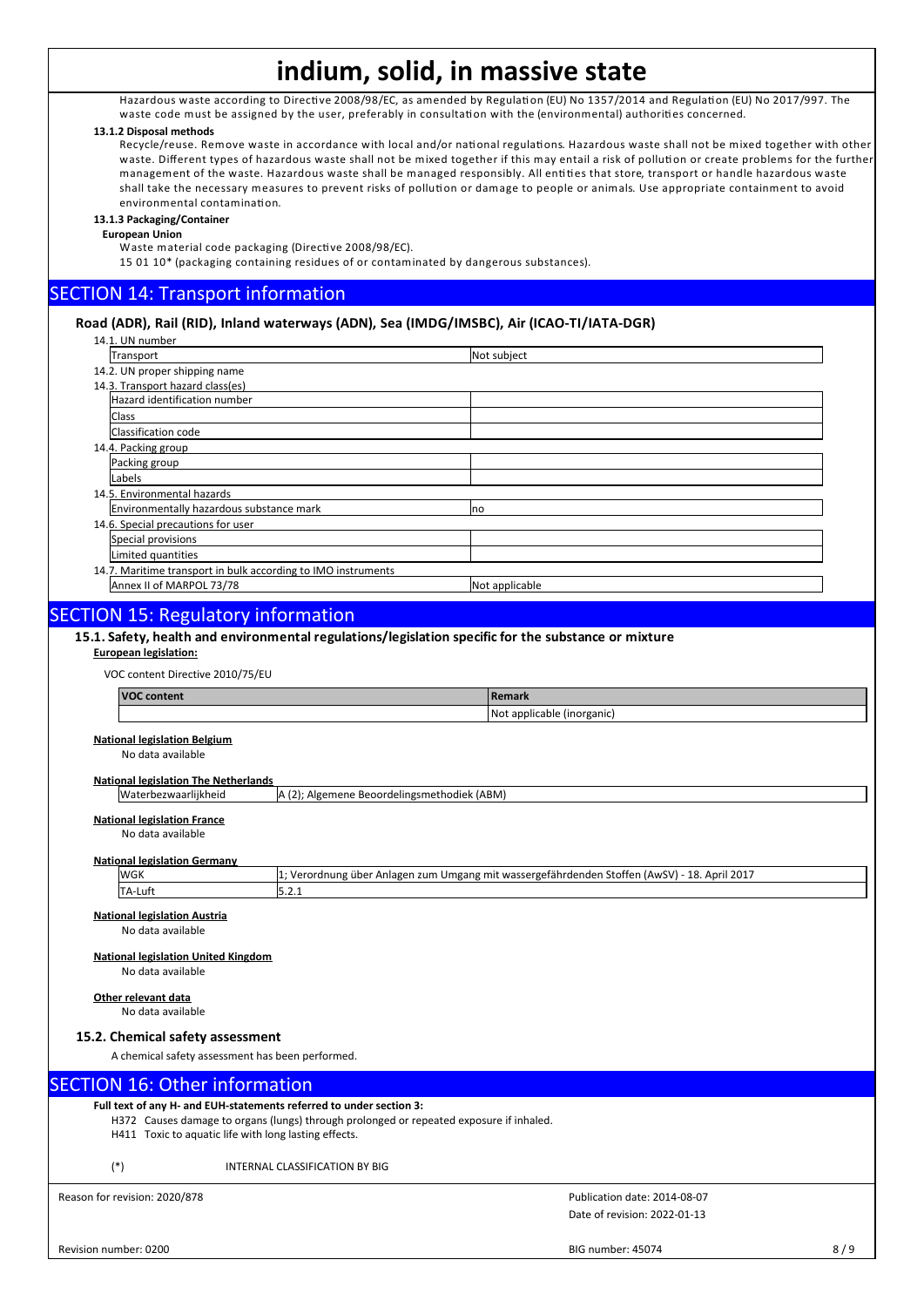| ADI          | Acceptable daily intake                                                        |
|--------------|--------------------------------------------------------------------------------|
| <b>AOEL</b>  | Acceptable operator exposure level                                             |
| <b>ATE</b>   | <b>Acute Toxicity Estimate</b>                                                 |
| CLP (EU-GHS) | Classification, labelling and packaging (Globally Harmonised System in Europe) |
| <b>DMEL</b>  | Derived Minimal Effect Level                                                   |
| DNEL         | Derived No Effect Level                                                        |
| EC50         | Effect Concentration 50 %                                                      |
| ErC50        | EC50 in terms of reduction of growth rate                                      |
| LC50         | Lethal Concentration 50 %                                                      |
| LD50         | Lethal Dose 50 %                                                               |
| <b>NOAEL</b> | No Observed Adverse Effect Level                                               |
| <b>NOEC</b>  | No Observed Effect Concentration                                               |
| OECD         | Organisation for Economic Co-operation and Development                         |
| <b>PBT</b>   | Persistent, Bioaccumulative & Toxic                                            |
| <b>PNEC</b>  | Predicted No Effect Concentration                                              |
| <b>STP</b>   | <b>Sludge Treatment Process</b>                                                |
| vPvB         | very Persistent & very Bioaccumulative                                         |
|              |                                                                                |

The information in this safety data sheet is based on data and samples provided to BIG. The sheet was written to the best of our ability and according to the state of knowledge at that time. The safety data sheet only constitutes a guideline for the safe handling, use, consumption, storage, transport and disposal of the substances/preparations/mixtures mentioned under point 1. New safety data sheets are written from time to time. Only the most recent versions may be used. Unless indicated otherwise word for word on the safety data sheet, the information does not apply to substances/preparations/mixtures in purer form, mixed with other substances or in processes. The safety data sheet offers no quality specification for the substances/preparations/mixtures in question. Compliance with the instructions in this safety data sheet does not release the user from the obligation to take all measures dictated by common sense, regulations and recommendations or which are necessary and/or useful based on the real applicable circumstances. BIG does not guarantee the accuracy or exhaustiveness of the information provided and cannot be held liable for any changes by third parties. This safety data sheet is only to be used within the European Union, Switzerland, Iceland, Norway and Liechtenstein. Any use outside of this area is at your own risk. Use of this safety data sheet is subject to the licence and liability limiting conditions as stated in your BIG licence agreement or when this is failing the general conditions of BIG. All intellectual property rights to this sheet are the property of BIG and its distribution and reproduction are limited. Consult the mentioned agreement/conditions for details.

Reason for revision: 2020/878

Date of revision: 2022-01-13 Publication date: 2014-08-07

Revision number: 0200

BIG number: 45074 9/9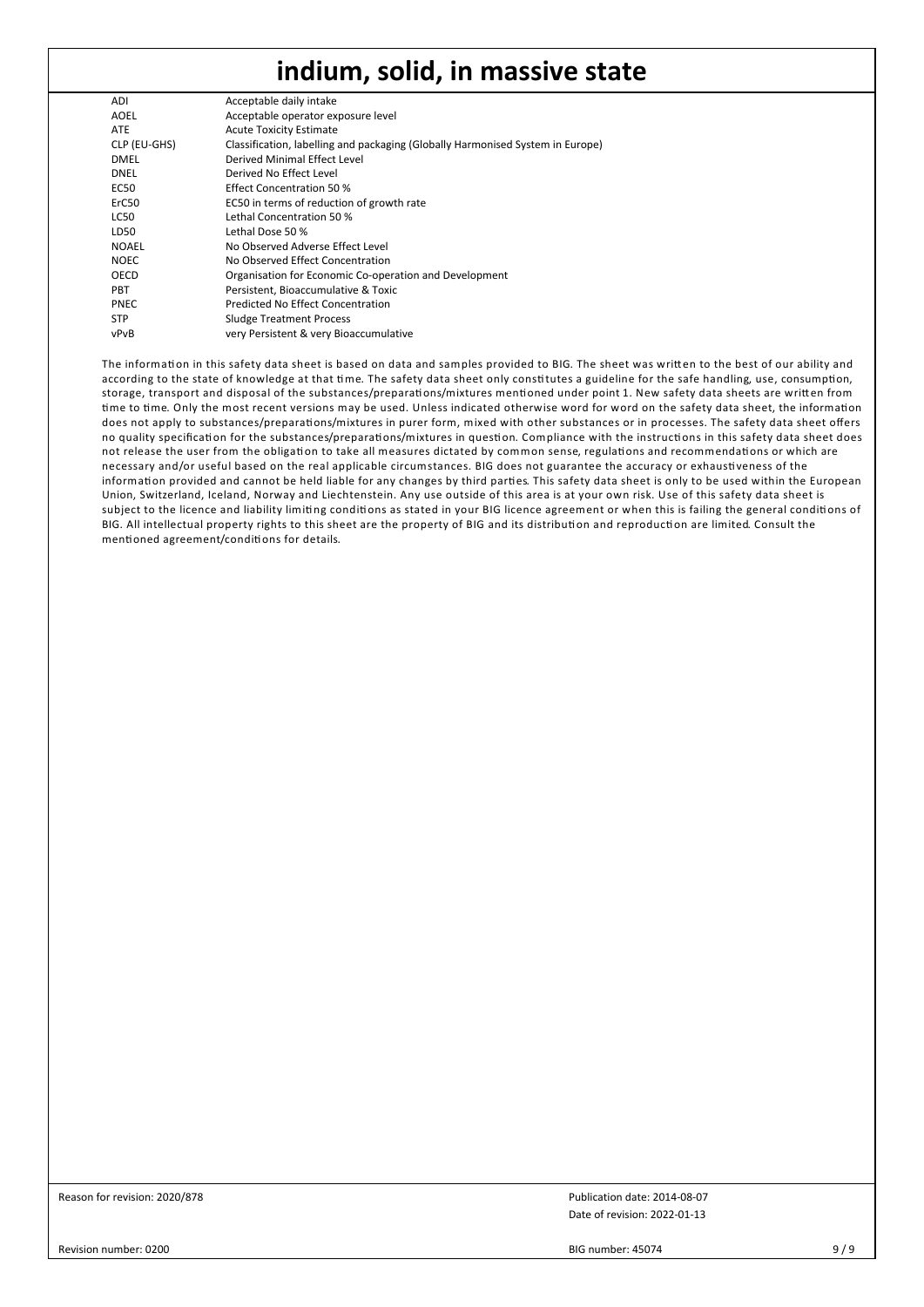# **1. ES 1: Manufacture**

## **1.1. Title section**

#### ES name: *Manufacture of Indium*

| <b>Environment</b>                                                                                                                                            |                    |
|---------------------------------------------------------------------------------------------------------------------------------------------------------------|--------------------|
| 1: Manufacture of basic metals, including alloys; Chemical precipitation or<br>sedimentation or filtration or electrolysis or reverse osmosis or ion exchange | ERC 1              |
| Worker                                                                                                                                                        |                    |
| 2: Manufacture of basic metals, including alloys; Chemical precipitation or<br>sedimentation or filtration or electrolysis or reverse osmosis or ion exchange | PROC <sub>4</sub>  |
| 3: Chemical precipitation or sedimentation or filtration or electrolysis or reverse<br>osmosis or ion exchange; (aqueous)                                     | PROC <sub>3</sub>  |
| 4: Casting operations; Dry process (no water used in process)                                                                                                 | PROC <sub>22</sub> |
| 5: Chemical precipitation or sedimentation or filtration or electrolysis or reverse<br>osmosis or ion exchange; Casting operations                            | PROC <sub>23</sub> |
| 6: Automated metal rolling/forming                                                                                                                            | PROC <sub>14</sub> |
| 7: Production of metal powders (hot processes)                                                                                                                | PROC 27a           |

## **1.2. Conditions of use affecting exposure**

### **1.2.1. Control of environmental exposure: Manufacture of basic metals, including alloys; Chemical precipitation or sedimentation or filtration or electrolysis or reverse osmosis or ion exchange (ERC 1)**

**Amount used, frequency and duration of use (or from service life)**

Daily amount per site <= 0.45 tonnes/day

Annual amount per site  $\leq$  89.0 tonnes/year

**Technical and organisational conditions and measures**

*Electrostatic precipitators or wet electrostatic precipitators or cyclones or fabric/bag filter or ceramic/metal mesh filter*

*Chemical precipitation or sedimentation or filtration or electrolysis or reverse osmosis or ion exchange*

Electrostatic precipitator or wet electrostatic precipitator or cyclones or fabric/bag filter or ceramic/metal mesh filter or wet scrubber

Chemical precipitation or sedimentation or filtration or electrolysis or reverse osmosis or ion exchange

**Conditions and measures related to biological sewage treatment plant**

Provide onsite wastewater treatment.

Assumed domestic sewage treatment plant flow  $>= 2000 \text{ m}^2/\text{day}$ 

No application of sewage sludge to soil

**Conditions and measures related to external treatment of waste (including article waste)**

Dispose of waste product or used containers according to local regulations.

**Other conditions affecting environmental exposure**

Receiving surface water flow >= 18000 m3/day

Publication Date: 2018-06-18 **Publication Date: 2018-06-18** 

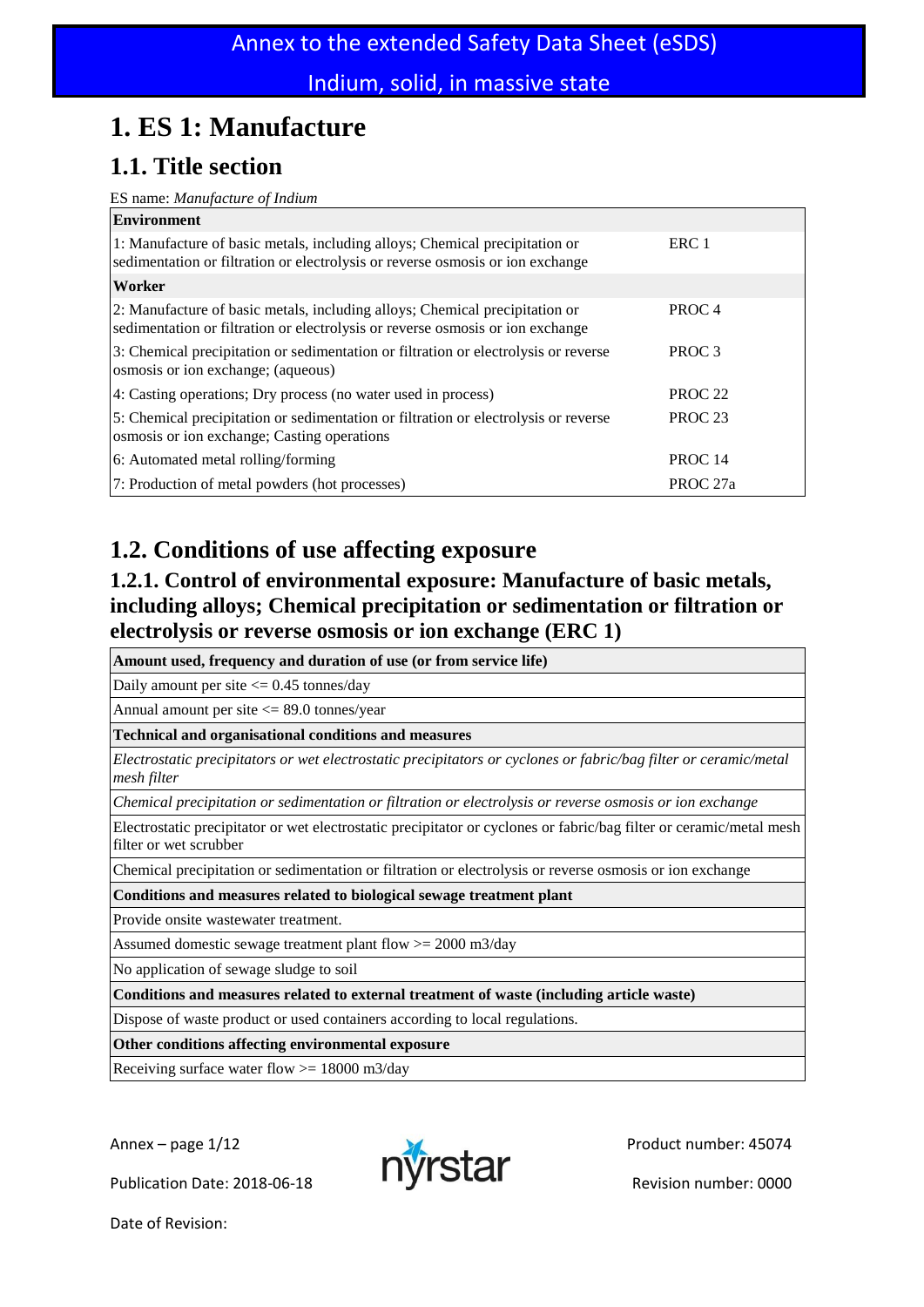### **1.2.2. Control of worker exposure: Manufacture of basic metals, including alloys; Chemical precipitation or sedimentation or filtration or electrolysis or reverse osmosis or ion exchange (PROC 4)**

**Product (Article) characteristics**

Covers concentrations up to 100.0 %

**Amount used (or contained in articles), frequency and duration of use/exposure**

Covers use up to 8.0 h/day

**Technical and organisational conditions and measures**

Local exhaust ventilation; Inhalation - minimum efficiency of

Assumes that activities are undertaken with appropriate and well maintained equipment by trained personnel operating under supervision.

**Conditions and measures related to personal protection, hygiene and health evaluation**

Wear chemically resistant gloves (tested to EN374) in combination with 'basic' employee training.; If skin contamination is expected to extend to other parts of the body, then these body parts should also be protected with impervious garments in a manner equivalent to those described for the hands.; For further specification, refer to section 8 of the SDS.

Use suitable eye protection.

**Other conditions affecting workers exposure**

Indoor use

Assumes process temperature up to 40.0 °C

### **1.2.3. Control of worker exposure: Chemical precipitation or sedimentation or filtration or electrolysis or reverse osmosis or ion exchange; (aqueous) (PROC 3)**

**Product (Article) characteristics**

Covers concentrations up to 100.0 %

**Amount used (or contained in articles), frequency and duration of use/exposure**

Covers use up to 8.0 h/day

**Technical and organisational conditions and measures**

Local exhaust ventilation; Inhalation - minimum efficiency of

**Conditions and measures related to personal protection, hygiene and health evaluation**

Wear suitable gloves tested to EN374.; If skin contamination is expected to extend to other parts of the body, then these body parts should also be protected with impervious garments in a manner equivalent to those described for the hands.; For further specification, refer to section 8 of the SDS.

**Other conditions affecting workers exposure**

Indoor use

Assumes process temperature up to 40.0 °C

### **1.2.4. Control of worker exposure: Casting operations; Dry process (no water used in process) (PROC 22)**

**Product (Article) characteristics**

Covers concentrations up to 100.0 %

Publication Date: 2018-06-18 **Publication Date: 2018-06-18** 

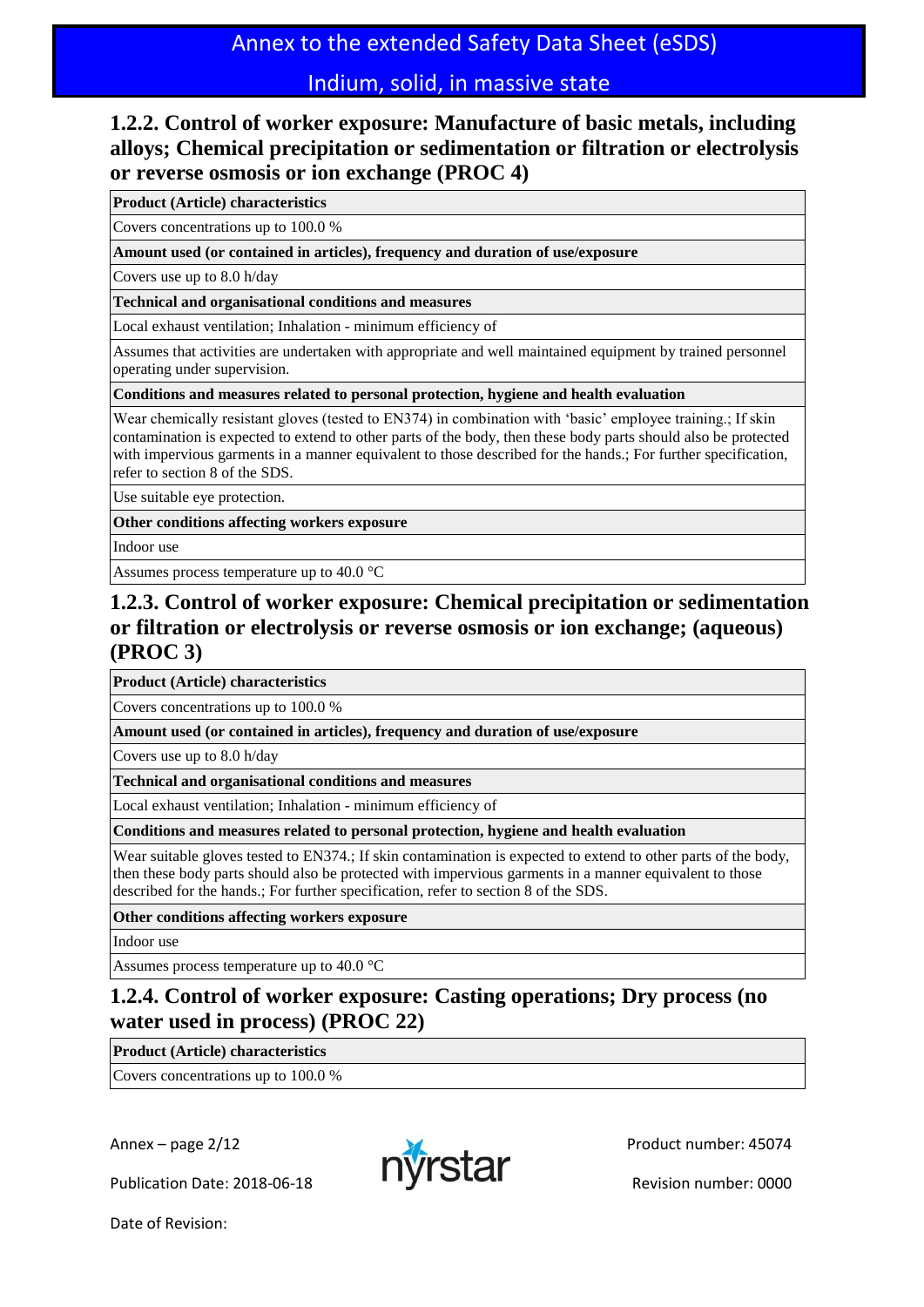## Annex to the extended Safety Data Sheet (eSDS)

### Indium, solid, in massive state

#### Solid, low dustiness

#### **Amount used (or contained in articles), frequency and duration of use/exposure**

Covers use up to 8.0 h/day

#### **Technical and organisational conditions and measures**

Local exhaust ventilation; Inhalation - minimum efficiency of

Assumes that activities are undertaken with appropriate and well maintained equipment by trained personnel operating under supervision.

**Conditions and measures related to personal protection, hygiene and health evaluation**

Wear chemically resistant gloves (tested to EN374) in combination with 'basic' employee training.; If skin contamination is expected to extend to other parts of the body, then these body parts should also be protected with impervious garments in a manner equivalent to those described for the hands.; For further specification, refer to section 8 of the SDS.

Wear suitable respiratory protection.; Inhalation - minimum efficiency of; For further specification, refer to section 8 of the SDS.

Use suitable eye protection.

**Other conditions affecting workers exposure**

Indoor use

Assumes process temperature up to 160.0 °C

### **1.2.5. Control of worker exposure: Chemical precipitation or sedimentation or filtration or electrolysis or reverse osmosis or ion exchange; Casting operations (PROC 23)**

#### **Product (Article) characteristics**

Covers concentrations up to 100.0 %

Solid, low dustiness

#### **Amount used (or contained in articles), frequency and duration of use/exposure**

Covers use up to 8.0 h/day

**Technical and organisational conditions and measures**

Local exhaust ventilation; Inhalation - minimum efficiency of

Assumes that activities are undertaken with appropriate and well maintained equipment by trained personnel operating under supervision.

#### **Conditions and measures related to personal protection, hygiene and health evaluation**

Wear chemically resistant gloves (tested to EN374) in combination with 'basic' employee training.; If skin contamination is expected to extend to other parts of the body, then these body parts should also be protected with impervious garments in a manner equivalent to those described for the hands.; For further specification, refer to section 8 of the SDS.

Use suitable eye protection.

**Other conditions affecting workers exposure**

Indoor use

Assumes process temperature up to  $160.0$  °C

Publication Date: 2018-06-18 **Publication Date: 2018-06-18** 

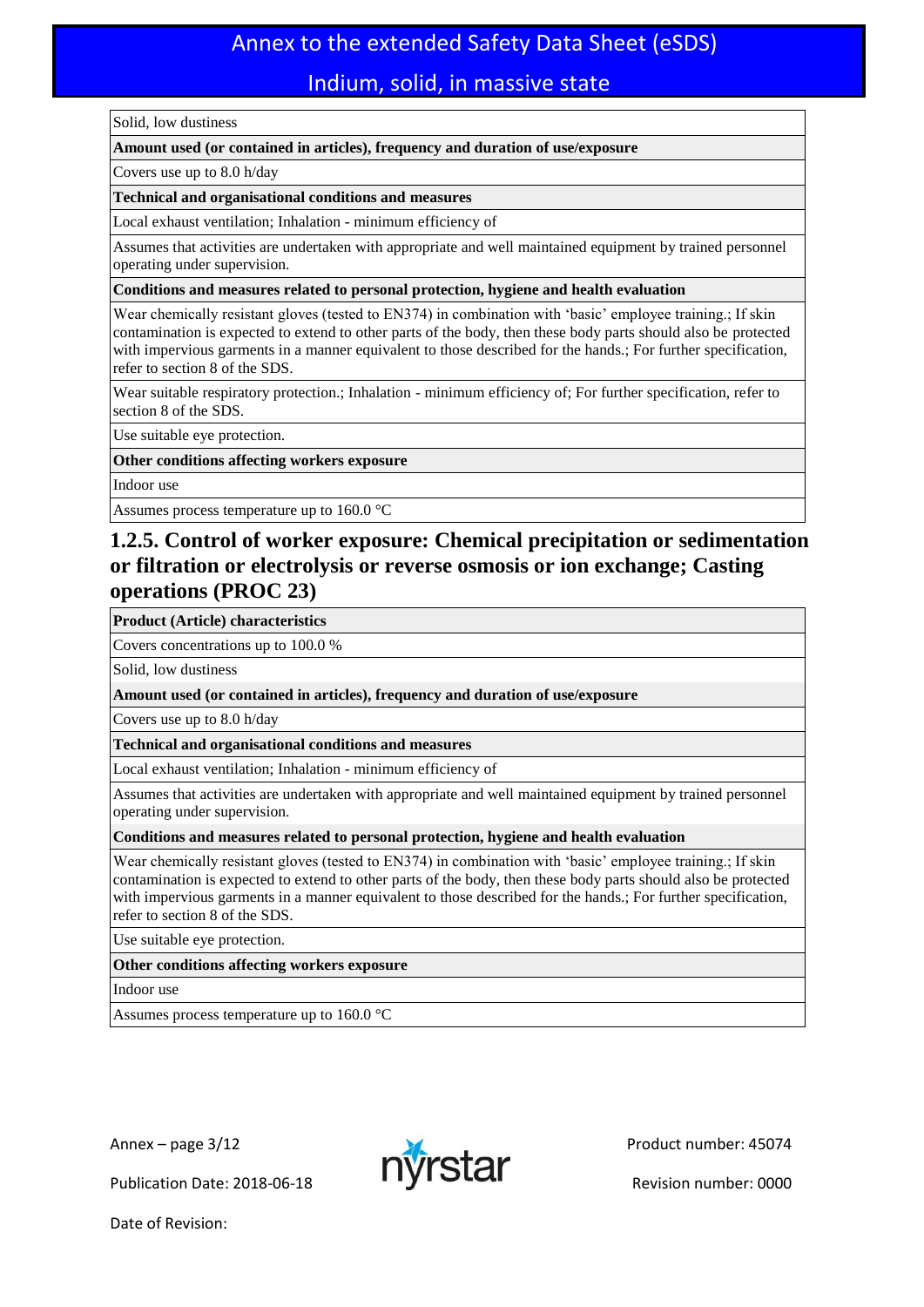### **1.2.6. Control of worker exposure: Automated metal rolling/forming (PROC 14)**

#### **Product (Article) characteristics**

Covers concentrations up to 100.0 %

Solid, low dustiness

**Amount used (or contained in articles), frequency and duration of use/exposure**

Covers use up to 8.0 h/day

**Technical and organisational conditions and measures**

Local exhaust ventilation; Inhalation - minimum efficiency of

**Conditions and measures related to personal protection, hygiene and health evaluation**

Wear chemically resistant gloves (tested to EN374) in combination with 'basic' employee training.; If skin contamination is expected to extend to other parts of the body, then these body parts should also be protected with impervious garments in a manner equivalent to those described for the hands.; For further specification, refer to section 8 of the SDS.

#### **Other conditions affecting workers exposure**

Indoor use

Assumes process temperature up to 160.0 °C

### **1.2.7. Control of worker exposure: Production of metal powders (hot processes) (PROC 27a)**

#### **Product (Article) characteristics**

Covers concentrations up to 100.0 %

Solid, medium dustiness

#### **Amount used (or contained in articles), frequency and duration of use/exposure**

Covers use up to 8.0 h/day

**Technical and organisational conditions and measures**

Assumes that activities are undertaken with appropriate and well maintained equipment by trained personnel operating under supervision.

Local exhaust ventilation; Inhalation - minimum efficiency of

#### **Conditions and measures related to personal protection, hygiene and health evaluation**

Wear chemically resistant gloves (tested to EN374) in combination with 'basic' employee training.; If skin contamination is expected to extend to other parts of the body, then these body parts should also be protected with impervious garments in a manner equivalent to those described for the hands.; For further specification, refer to section 8 of the SDS.

Wear suitable respiratory protection.; Inhalation - minimum efficiency of; For further specification, refer to section 8 of the SDS.

#### **Other conditions affecting workers exposure**

Indoor use

Assumes process temperature up to 40.0 °C



Publication Date: 2018-06-18 **Publication Date: 2018-06-18**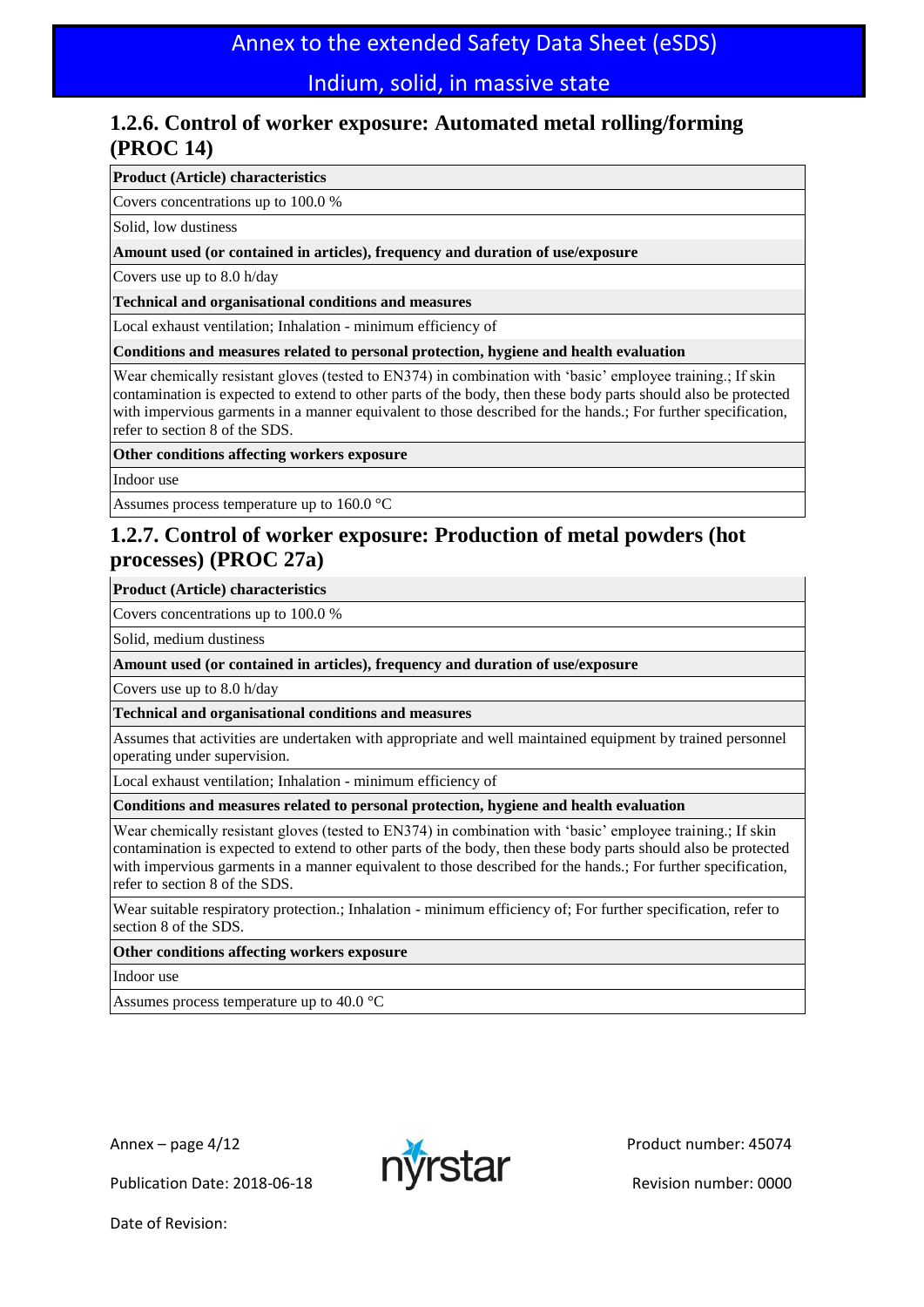## **1.3. Exposure estimation and reference to its source**

**1.3.1. Environmental release and exposure: Manufacture of basic metals, including alloys; Chemical precipitation or sedimentation or filtration or electrolysis or reverse osmosis or ion exchange (ERC 1)**

| <b>Release route</b> | Release rate           | Release estimation method |
|----------------------|------------------------|---------------------------|
| <b>Water</b>         | $0.188 \text{ kg/day}$ | Measured release rate     |
| Air                  | $3.5E-3$ kg/day        | Measured release rate     |
| Soil                 | $0.045$ kg/day         | ERC                       |

| <b>Protection target</b> | <b>Exposure estimate</b>       | <b>RCR</b> |
|--------------------------|--------------------------------|------------|
| Fresh water              | 2.68E-5 mg/L (EUSES 2.1.2)     | ${}< 0.01$ |
| Sediment (freshwater)    | 21.27 mg/kg dw (EUSES 2.1.2)   | 0.042      |
| Marine water             | 2.68E-6 mg/L (EUSES 2.1.2)     | < 0.01     |
| Sediment (marine water)  | 2.132 mg/kg dw (EUSES 2.1.2)   | < 0.01     |
| Sewage Treatment Plant   | 3.45E-3 mg/L (EUSES 2.1.2)     | < 0.01     |
| Agricultural soil        | 1.42E-3 mg/kg dw (EUSES 2.1.2) | < 0.01     |

### **1.3.2. Worker exposure: Manufacture of basic metals, including alloys; Chemical precipitation or sedimentation or filtration or electrolysis or reverse osmosis or ion exchange (PROC 4)**

| Route of exposure and type of effects | <b>Exposure estimate</b>                                  | <b>RCR</b> |
|---------------------------------------|-----------------------------------------------------------|------------|
| Inhalation, local, long term          | $\left 2.23 \right  \mu$ g/m <sup>3</sup> (Measured data) | 0.354      |
| Dermal, systemic, long term           | $0.34 \mu g/kg$ bw/day (Measured data)                    | < 0.01     |
| Combined, systemic, long term         |                                                           | < 0.01     |

### **1.3.3. Worker exposure: Chemical precipitation or sedimentation or filtration or electrolysis or reverse osmosis or ion exchange; (aqueous) (PROC 3)**

| Route of exposure and type of effects | <b>Exposure estimate</b>         | <b>IRCR</b> |
|---------------------------------------|----------------------------------|-------------|
| Inhalation, local, long term          | $1E-3$ mg/m <sup>3</sup> (MEASE) | 0.159       |
| Dermal, systemic, long term           | $1.7E-3$ mg/kg bw/day (MEASE)    | 0.014       |
| Combined, systemic, long term         |                                  | 0.014       |

### **1.3.4. Worker exposure: Casting operations; Dry process (no water used in process) (PROC 22)**

| Route of exposure and type of effects | <b>Exposure estimate</b>                    | <b>RCR</b> |
|---------------------------------------|---------------------------------------------|------------|
| Inhalation, local, long term          | 1.46 $\mu$ g/m <sup>3</sup> (Measured data) | 0.232      |
| Dermal, systemic, long term           | $0.014$ mg/kg bw/day (Measured data)        | 0.117      |
| Combined, systemic, long term         |                                             | 0.117      |

Publication Date: 2018-06-18 **Publication Date: 2018-06-18** 

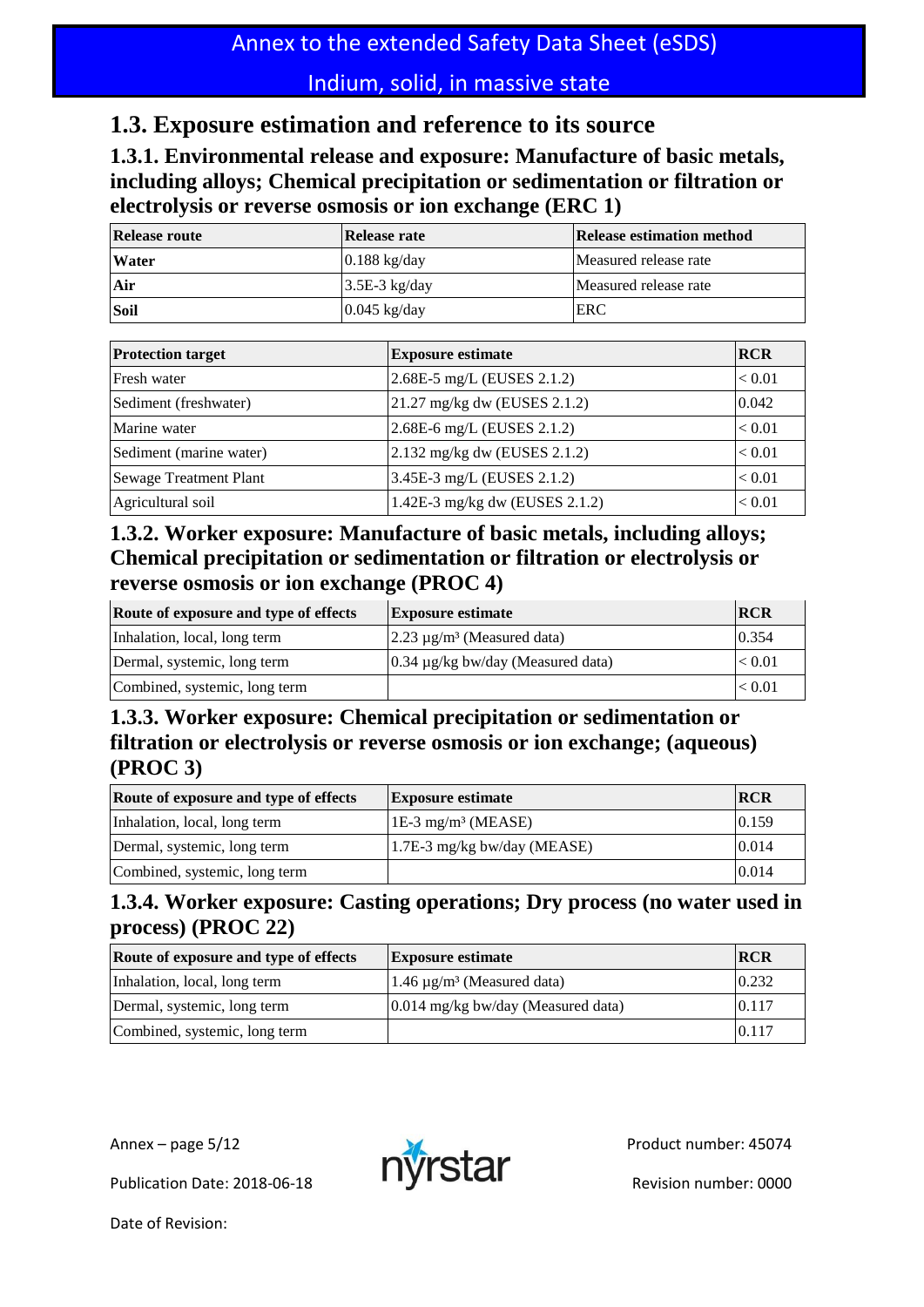### **1.3.5. Worker exposure: Chemical precipitation or sedimentation or filtration or electrolysis or reverse osmosis or ion exchange; Casting operations (PROC 23)**

| Route of exposure and type of effects | <b>Exposure estimate</b>             | <b>RCR</b> |
|---------------------------------------|--------------------------------------|------------|
| Inhalation, local, long term          | $3.1 \mu g/m3$ (Measured data)       | 0.492      |
| Dermal, systemic, long term           | $0.014$ mg/kg bw/day (Measured data) | 0.117      |
| Combined, systemic, long term         |                                      | 0.117      |

### **1.3.6. Worker exposure: Automated metal rolling/forming (PROC 14)**

| Route of exposure and type of effects | <b>Exposure estimate</b>             | <b>RCR</b> |
|---------------------------------------|--------------------------------------|------------|
| Inhalation, local, long term          | $7E-4$ mg/m <sup>3</sup> (MEASE)     | 0.111      |
| Dermal, systemic, long term           | $ 2E-4 \text{ mg/kg}$ bw/day (MEASE) | < 0.01     |
| Combined, systemic, long term         |                                      | < 0.01     |

### **1.3.7. Worker exposure: Production of metal powders (hot processes) (PROC 27a)**

| Route of exposure and type of effects | <b>Exposure estimate</b>           | <b>RCR</b> |
|---------------------------------------|------------------------------------|------------|
| Inhalation, local, long term          | $4.6E-3$ mg/m <sup>3</sup> (MEASE) | 0.73       |
| Dermal, systemic, long term           | 1.4E-3 mg/kg bw/day (MEASE)        | 0.012      |
| Combined, systemic, long term         |                                    | 0.012      |

## **1.4. Guidance to DU to evaluate whether he works inside the boundaries set by the ES**

Publication Date: 2018-06-18 **Publication Date: 2018-06-18** 

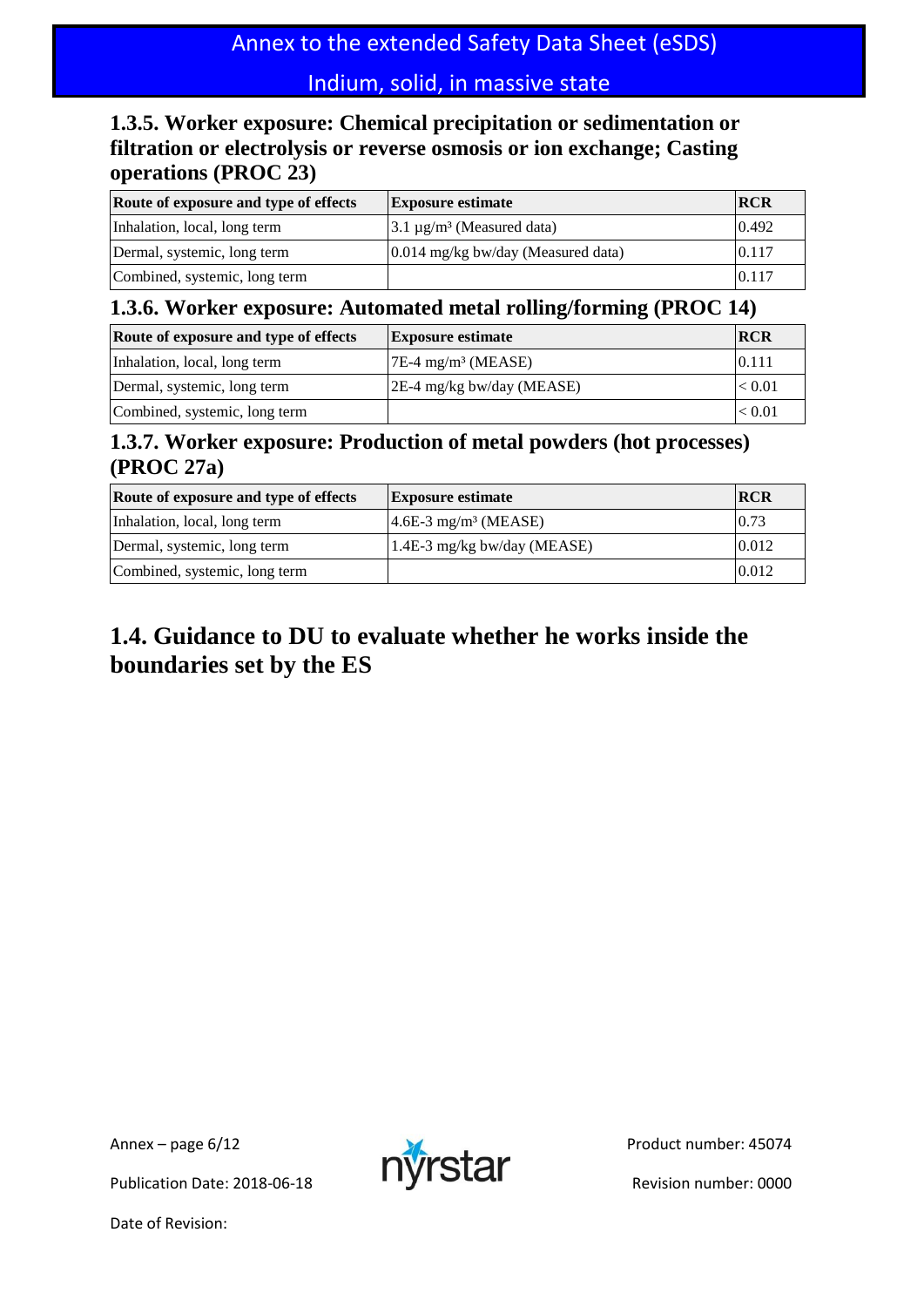## **4. ES 4: Use at industrial sites; Base metals and alloys; Manufacture of fine chemicals**

## **4.1. Title section**

ES name: Use as an intermediate Product category: Base metals and alloys (PC 7) Sector of use: Manufacture of fine chemicals (SU 9)

| <b>Environment</b>         |                   |
|----------------------------|-------------------|
| 1: Use as an intermediate  | ERC 6a            |
| Worker                     |                   |
| 12: Use as an intermediate | PROC <sub>3</sub> |
|                            |                   |

## **4.2. Conditions of use affecting exposure**

### **4.2.1. Control of environmental exposure: Use as an intermediate (ERC 6a)**

**Amount used, frequency and duration of use (or from service life)**

Daily amount per site <= 1.0 tonnes/day

Annual amount per site  $\leq$  20.9 tonnes/year

**Technical and organisational conditions and measures**

*Electrostatic precipitators or wet electrostatic precipitators or cyclones or fabric/bag filter or ceramic/metal mesh filter*

*Chemical precipitation or sedimentation or filtration or electrolysis or reverse osmosis or ion exchange*

#### **Conditions and measures related to biological sewage treatment plant**

Provide onsite wastewater treatment.

Assumed domestic sewage treatment plant flow  $>= 2000 \text{ m}^3/\text{day}$ 

**Conditions and measures related to external treatment of waste (including article waste)**

Dispose of waste product or used containers according to local regulations.

**Other conditions affecting environmental exposure**

Receiving surface water flow >= 18000 m3/day

### **4.2.2. Control of worker exposure: Use as an intermediate (PROC 3)**

**Product (Article) characteristics**

Covers concentrations up to 83.0 %

**Amount used (or contained in articles), frequency and duration of use/exposure**

Covers use up to 8.0 h/day

**Technical and organisational conditions and measures**

Local exhaust ventilation; Inhalation - minimum efficiency of

Assumes that activities are undertaken with appropriate and well maintained equipment by trained personnel operating under supervision.

**Conditions and measures related to personal protection, hygiene and health evaluation**

Wear chemically resistant gloves (tested to EN374) in combination with 'basic' employee training.; If skin

Publication Date: 2018-06-18 **Publication Date: 2018-06-18** 

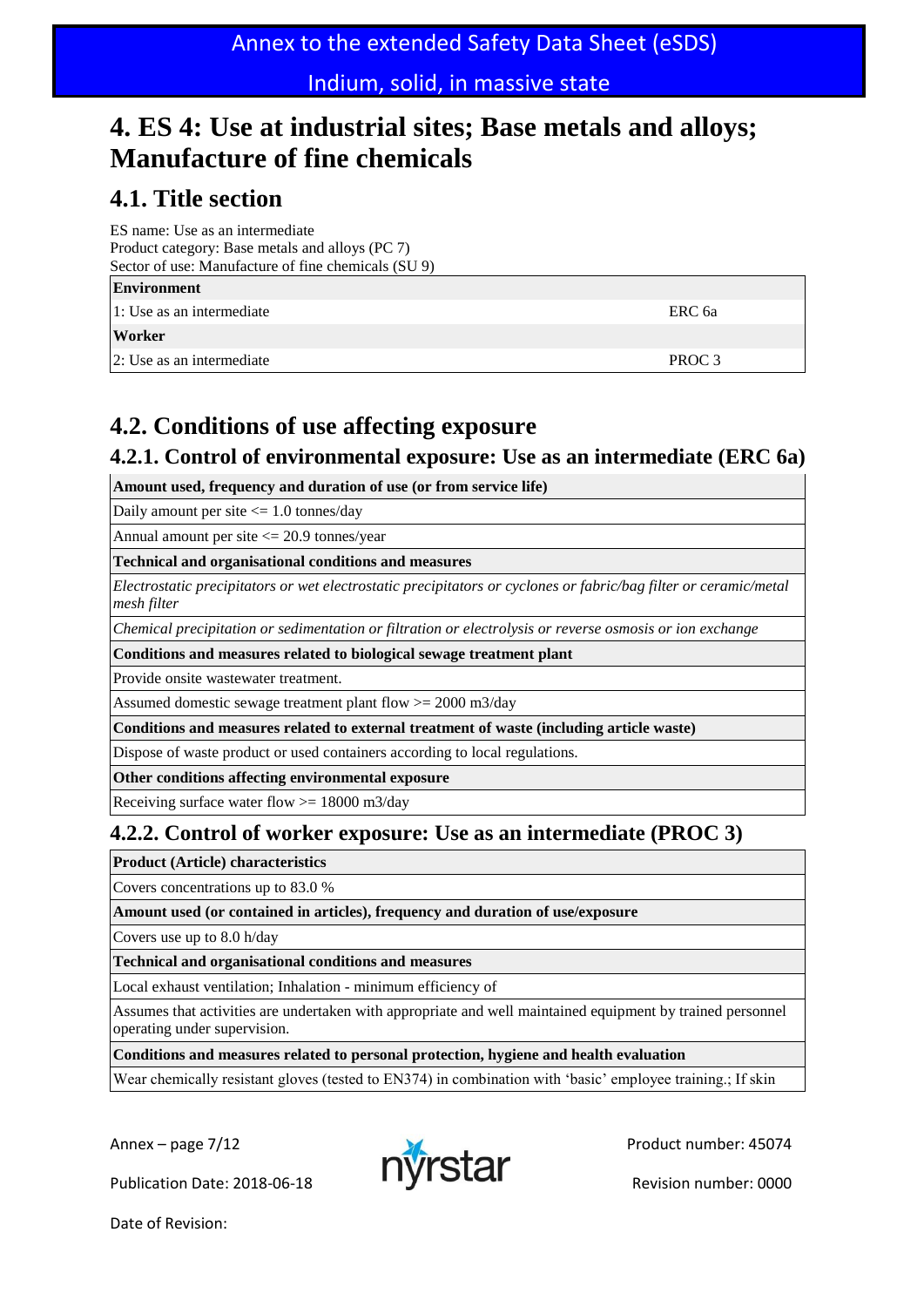## Annex to the extended Safety Data Sheet (eSDS)

### Indium, solid, in massive state

contamination is expected to extend to other parts of the body, then these body parts should also be protected with impervious garments in a manner equivalent to those described for the hands.; For further specification, refer to section 8 of the SDS.

Use suitable eye protection.

#### **Other conditions affecting workers exposure**

Indoor use

Assumes process temperature up to 40.0 °C

### **4.3. Exposure estimation and reference to its source**

### **4.3.1. Environmental release and exposure: Use as an intermediate (ERC 6a)**

| <b>Release route</b> | Release rate   | Release estimation method       |
|----------------------|----------------|---------------------------------|
| <b>Water</b>         | $0.01$ kg/day  | <b>Estimated release factor</b> |
| Air                  | $0.314$ kg/day | <b>Estimated release factor</b> |
| Soil                 | $1.045$ kg/day | ERC                             |

| <b>Protection target</b> | <b>Exposure estimate</b>       | <b>RCR</b>    |
|--------------------------|--------------------------------|---------------|
| Fresh water              | 3.4E-6 mg/L (EUSES 2.1.2)      | ${}_{< 0.01}$ |
| Sediment (freshwater)    | 2.698 mg/kg dw (EUSES 2.1.2)   | < 0.01        |
| Marine water             | $3.45E-7$ mg/L (EUSES 2.1.2)   | < 0.01        |
| Sediment (marine water)  | $0.274$ mg/kg dw (EUSES 2.1.2) | < 0.01        |
| Sewage Treatment Plant   | 4.33E-4 mg/L (EUSES 2.1.2)     | < 0.01        |
| Agricultural soil        | $0.201$ mg/kg dw (EUSES 2.1.2) | 0.028         |

### **4.3.2. Worker exposure: Use as an intermediate (PROC 3)**

| Route of exposure and type of effects | <b>Exposure estimate</b>         | <b>RCR</b> |
|---------------------------------------|----------------------------------|------------|
| Inhalation, local, long term          | $7E-4$ mg/m <sup>3</sup> (MEASE) | 0.111      |
| Dermal, systemic, long term           | $ 2E-3$ mg/kg bw/day (MEASE)     | 0.017      |
| Combined, systemic, long term         |                                  | 0.017      |

## **4.4. Guidance to DU to evaluate whether he works inside the boundaries set by the ES**

Publication Date: 2018-06-18 **Publication Date: 2018-06-18** 

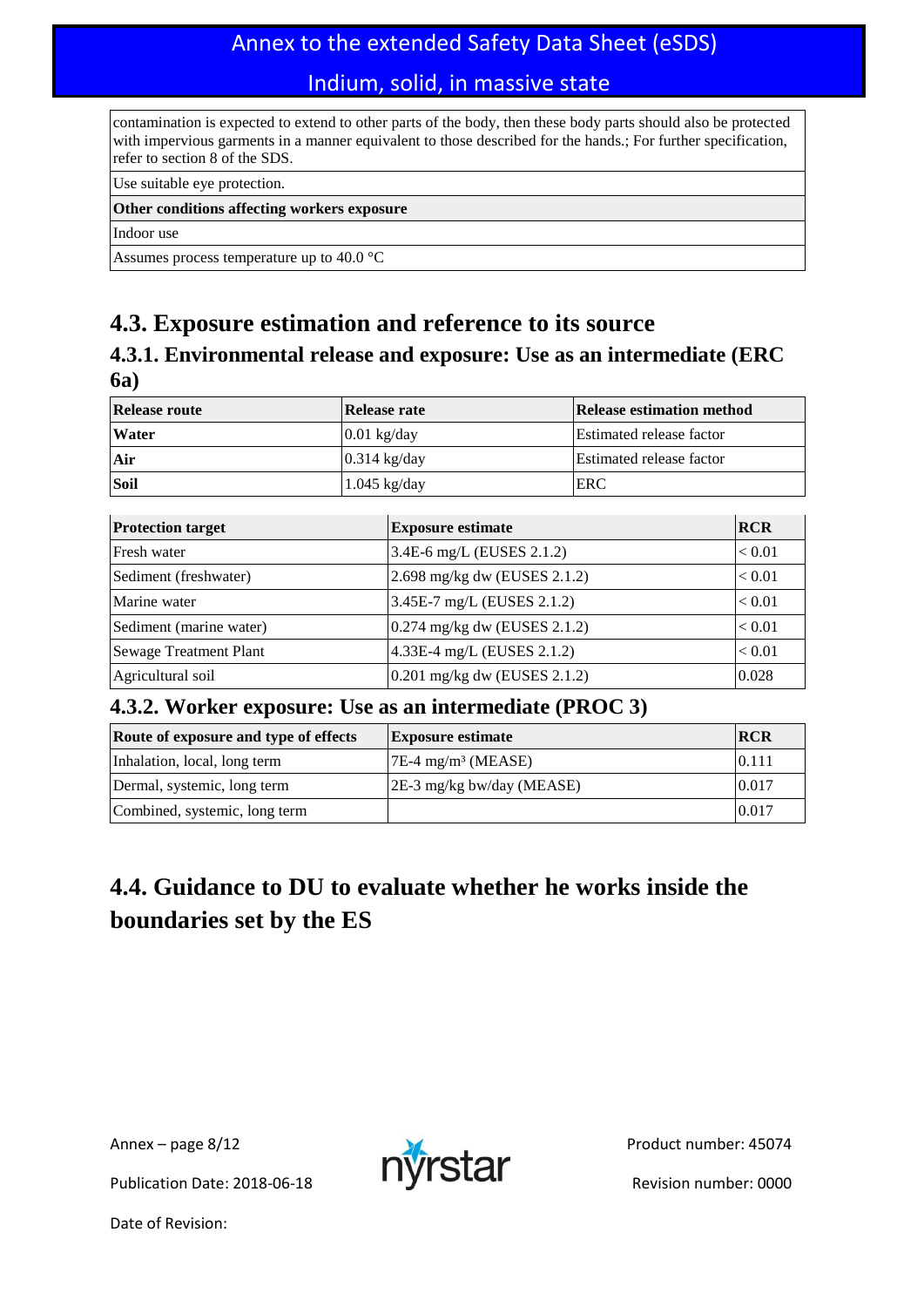## **5. ES 5: Use at industrial sites; Base metals and alloys; General manufacturing, e.g. machinery, equipment, vehicles, other transport equipment.**

## **5.1. Title section**

ES name: *Use of In- alloys for production of heat transfer fluids* Product category: Base metals and alloys (PC 7) Sector of use: General manufacturing, e.g. machinery, equipment, vehicles, other transport equipment. (SU 17) **Environment** 1: Heat transfer fluids; Manufacture **ERC 7 Worker** 2: Heat transfer fluids; Manufacture **PROC 3 Subsequent service life exposure scenario(s)** ES 6: Service life (worker at industrial site); Various articles

## **5.2. Conditions of use affecting exposure**

### **5.2.1. Control of environmental exposure: Heat transfer fluids; Manufacture (ERC 7)**

**Amount used, frequency and duration of use (or from service life)**

Daily amount per site  $\leq$  0.3 tonnes/day

Annual amount per site <= 6.0 tonnes/year

**Technical and organisational conditions and measures**

Chemical precipitation or sedimentation or filtration or electrolysis or reverse osmosis or ion exchange

**Conditions and measures related to biological sewage treatment plant**

Municipal sewage treatment plant is assumed.

Assumed domestic sewage treatment plant flow >= 2000 m3/day

**Other conditions affecting environmental exposure**

Receiving surface water flow >= 18000 m3/day

### **5.2.2. Control of worker exposure: Heat transfer fluids; Manufacture (PROC 3)**

**Product (Article) characteristics**

Covers concentrations up to 25.0 %

Solid, low dustiness

**Amount used (or contained in articles), frequency and duration of use/exposure**

Covers use up to 8.0 h/day

**Technical and organisational conditions and measures**

Local exhaust ventilation; Inhalation - minimum efficiency of

**Conditions and measures related to personal protection, hygiene and health evaluation**

Publication Date: 2018-06-18 **Publication Date: 2018-06-18** 

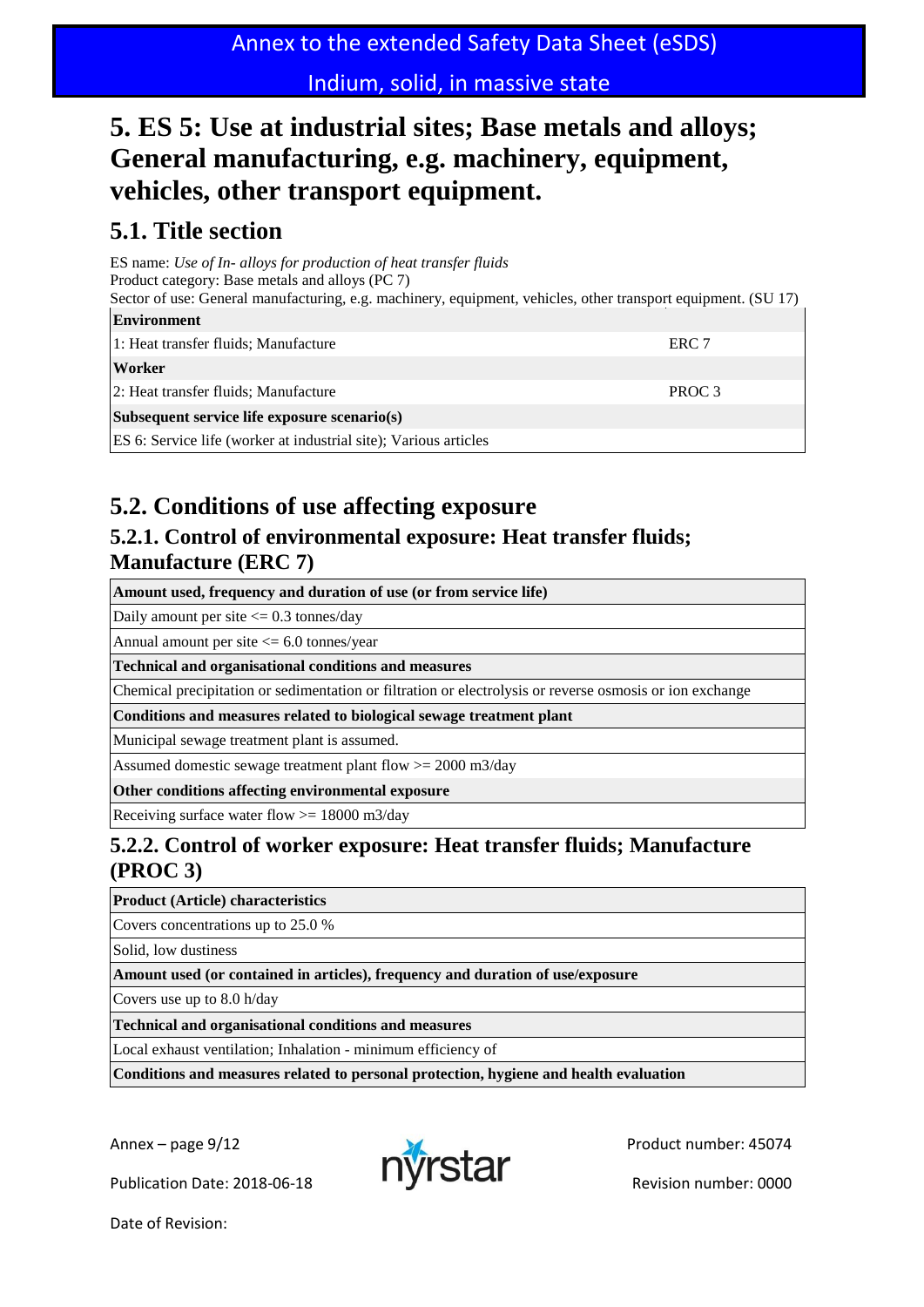## Annex to the extended Safety Data Sheet (eSDS)

### Indium, solid, in massive state

Wear chemically resistant gloves (tested to EN374) in combination with 'basic' employee training.; If skin contamination is expected to extend to other parts of the body, then these body parts should also be protected with impervious garments in a manner equivalent to those described for the hands.; For further specification, refer to section 8 of the SDS.

Wear suitable respiratory protection.; Inhalation - minimum efficiency of; For further specification, refer to section 8 of the SDS.

#### **Other conditions affecting workers exposure**

Indoor use

Assumes process temperature up to 40.0 °C

### **5.3. Exposure estimation and reference to its source**

### **5.3.1. Environmental release and exposure: Heat transfer fluids; Manufacture (ERC 7)**

| <b>Release route</b> | Release rate       | Release estimation method       |
|----------------------|--------------------|---------------------------------|
| <b>Water</b>         | $0 \text{ kg/day}$ | <b>Estimated release factor</b> |
| Air                  | $0 \text{ kg/day}$ | Estimated release factor        |
| <b>Soil</b>          | $0 \text{ kg/day}$ | Estimated release factor        |

| <b>Protection target</b>      | <b>Exposure estimate</b>       | <b>RCR</b> |
|-------------------------------|--------------------------------|------------|
| Fresh water                   | $4.21E-8$ mg/L (EUSES 2.1.2)   | < 0.01     |
| Sediment (freshwater)         | $0.033$ mg/kg dw (EUSES 2.1.2) | < 0.01     |
| Marine water                  | 9.91E-9 mg/L (EUSES 2.1.2)     | < 0.01     |
| Sediment (marine water)       | 7.87E-3 mg/kg dw (EUSES 2.1.2) | < 0.01     |
| <b>Sewage Treatment Plant</b> | $0 \text{ mg/L}$ (EUSES 2.1.2) | < 0.01     |
| Agricultural soil             | 6.68E-4 mg/kg dw (EUSES 2.1.2) | < 0.01     |

### **5.3.2. Worker exposure: Heat transfer fluids; Manufacture (PROC 3)**

| Route of exposure and type of effects | <b>Exposure estimate</b>         | <b>IRCR</b> |
|---------------------------------------|----------------------------------|-------------|
| Inhalation, local, long term          | $2E-3$ mg/m <sup>3</sup> (MEASE) | 0.318       |
| Dermal, systemic, long term           | $ 2E-4$ mg/kg bw/day (MEASE)     | < 0.01      |
| Combined, systemic, long term         |                                  | < 0.01      |

## **5.4. Guidance to DU to evaluate whether he works inside the boundaries set by the ES**

Publication Date: 2018-06-18 **Publication Date: 2018-06-18** 

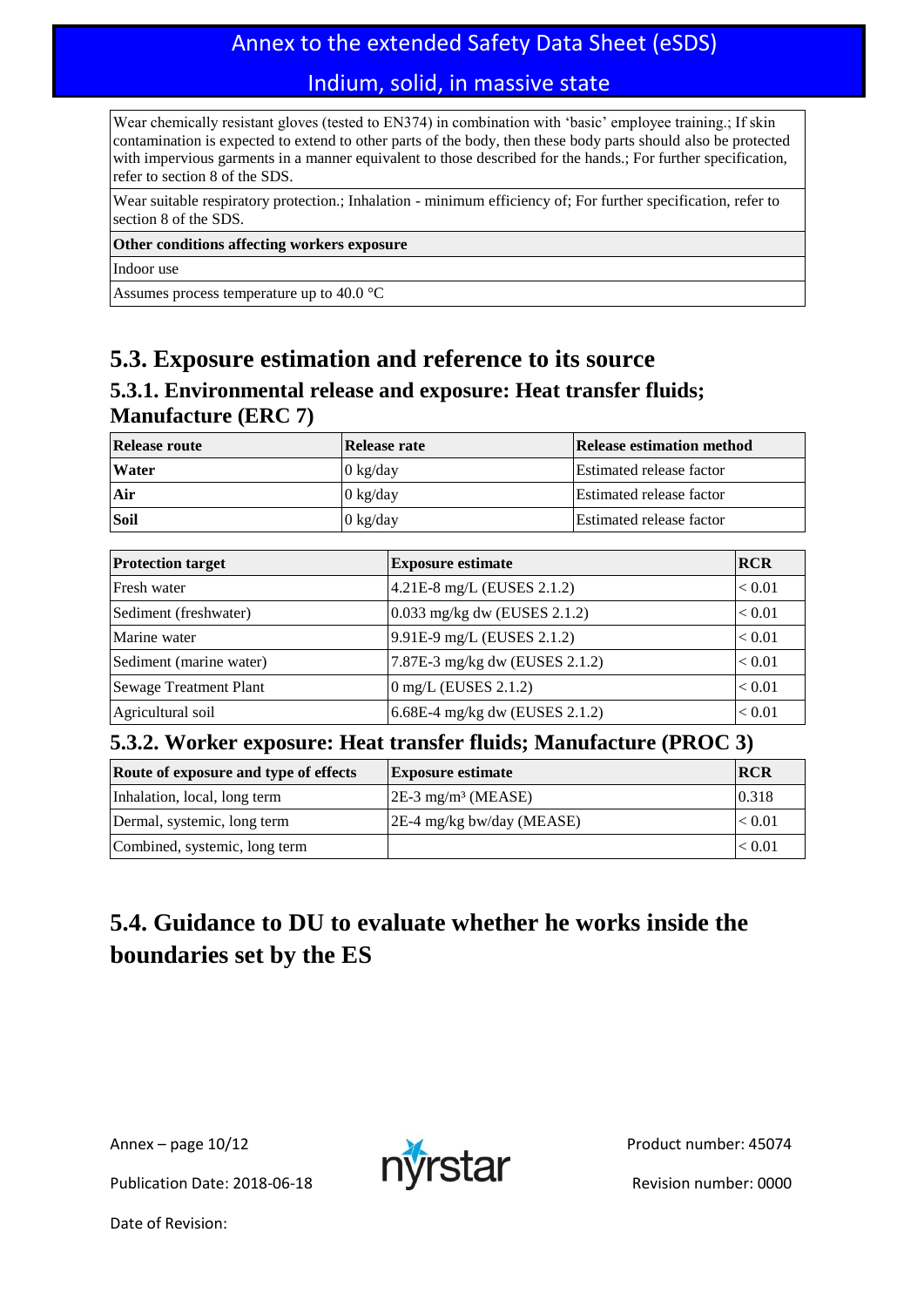## **7. ES 7: Use at industrial sites; Base metals and alloys; Manufacture of computer, electronic and optical products, electrical equipment**

## **7.1. Title section**

| ES name: Semiconductor and photovoltaic agent; Manufacture<br>Product category: Base metals and alloys (PC 7)<br>Sector of use: Manufacture of computer, electronic and optical products, electrical equipment (SU 16) |                  |
|------------------------------------------------------------------------------------------------------------------------------------------------------------------------------------------------------------------------|------------------|
| <b>Environment</b>                                                                                                                                                                                                     |                  |
| 1: Semiconductor and photovoltaic agent; Manufacture                                                                                                                                                                   | ERC <sub>5</sub> |
| Worker                                                                                                                                                                                                                 |                  |
| 2: Semiconductor and photovoltaic agent; Manufacture                                                                                                                                                                   | PROC 3, PROC 4   |
| Subsequent service life exposure scenario(s)                                                                                                                                                                           |                  |
| ES 9: Service life (consumers); Machinery, mechanical appliances, electrical/electronic<br>articles                                                                                                                    |                  |
| ES 8: Service life (professional worker); Machinery, mechanical appliances,<br>electrical/electronic articles                                                                                                          |                  |
|                                                                                                                                                                                                                        |                  |

## **7.2. Conditions of use affecting exposure**

### **7.2.1. Control of environmental exposure: Semiconductor and photovoltaic agent; Manufacture (ERC 5)**

**Amount used, frequency and duration of use (or from service life)**

Daily amount per site  $\leq$  0.25 tonnes/day

Annual amount per site <= 5.0 tonnes/year

**Conditions and measures related to biological sewage treatment plant**

Municipal sewage treatment plant is assumed.

Assumed domestic sewage treatment plant flow >= 2000 m3/day

**Conditions and measures related to external treatment of waste (including article waste)**

Dispose of waste product or used containers according to local regulations.

**Other conditions affecting environmental exposure**

Receiving surface water flow  $>= 18000$  m3/day

### **7.2.2. Control of worker exposure: Semiconductor and photovoltaic agent; Manufacture (PROC 3, PROC 4)**

**Product (Article) characteristics**

Covers concentrations up to 10.0 %

Solid, low dustiness

**Amount used (or contained in articles), frequency and duration of use/exposure**

Covers use up to 8.0 h/day

Publication Date: 2018-06-18 **Publication Date: 2018-06-18**